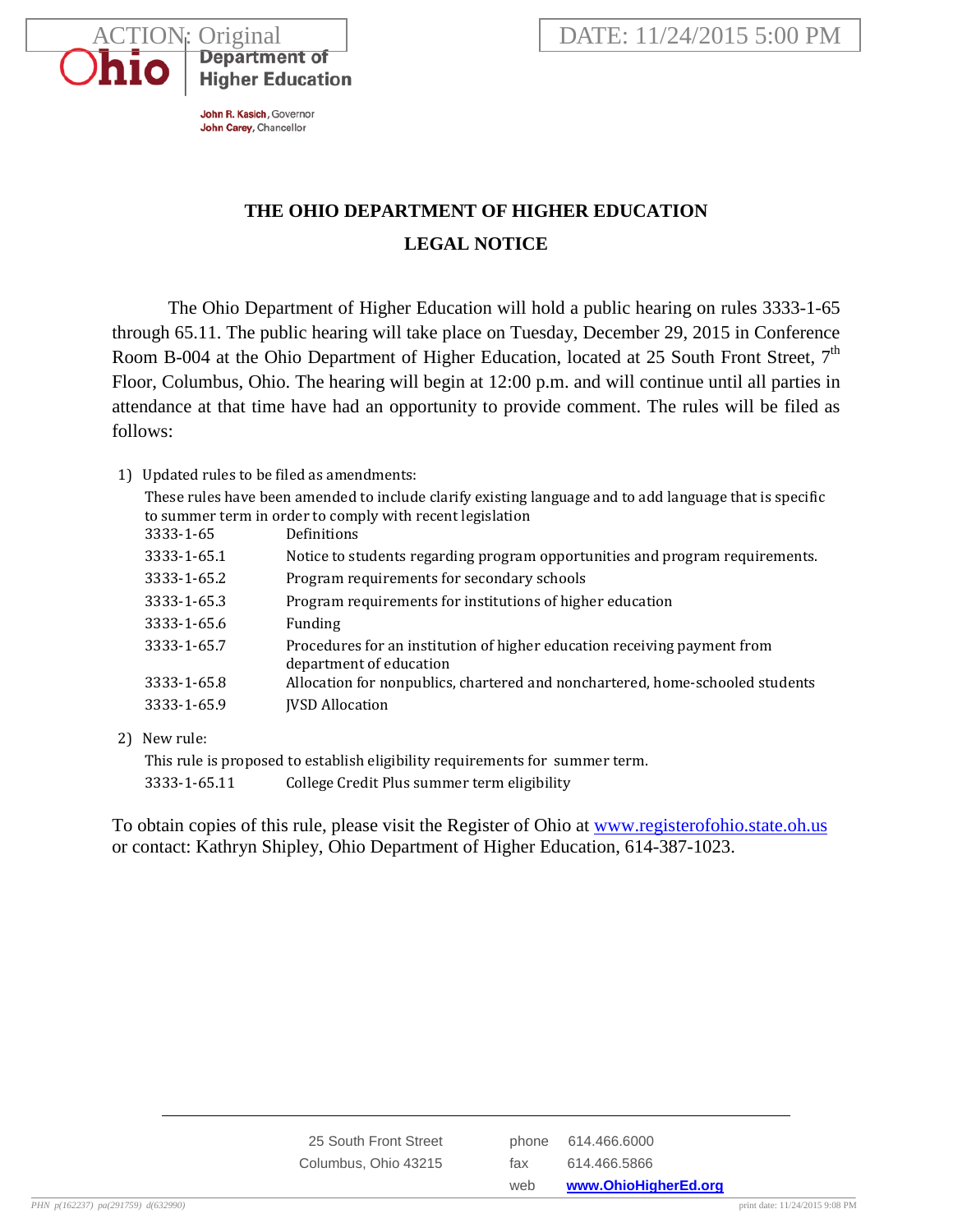# 3333-1-65 **Definitions.**

For purposes of college credit plus rules:

- (A) A "secondary school" includes both a public secondary school and a participating nonpublic secondary school.
	- (1) A "public secondary school" has the same meaning as defined in section 3365.01 of the Revised Code.
	- (2) A "nonpublic secondary school" has the same meaning as defined in section 3365.01 of the Revised Code.
	- (3) A "participating nonpublic secondary school" means any nonpublic secondary school that does any of the following:
		- (a) Enters into an agreement with an institution of higher education to offer courses to its students under the college credit plus program;
		- (b) Promotes to its students the option to participate under the college credit plus program;
		- (c) Enrolls a student that is receiving or is approved to receive funding under the college credit plus program.
- (B) "Institution of higher education" includes both a public college as defined in section 3365.01 of the Revised Code and a participating private college, which has the same meaning as defined in section 3365.01 of the Revised Code.
- (C) "Textbooks" means instructional tools, such as hardbound include paper and electronic textbooks and software used specifically for course curricular content instructionand other purchased coursework materials.
- (D) "Fees" means supplemental supplies and materials required by the course syllabus, and all costs of the institution that are not tuition, such as include, but are not limited to, costs or fees charged for postsecondary enrollment application costs, activities required by the postsecondary institution that may enhance a student's likelihood of academic success, course-related or laboratory fees.
- (E) "Summer Term" means all sessions offered by the postsecondary institution after the institution's spring term concludes and before the institution's fall term begins, and any session offered by a postsecondary institution that requires a summer registration activity.

[ *stylesheet: rule.xsl 2.14, authoring tool: i4i 2.0 ras3 Nov 24, 2015 04:09, (dv: 0, p: 162237, pa: 291759, ra: 485569, d: 632980)*] print date: 11/24/2015 09:08 PM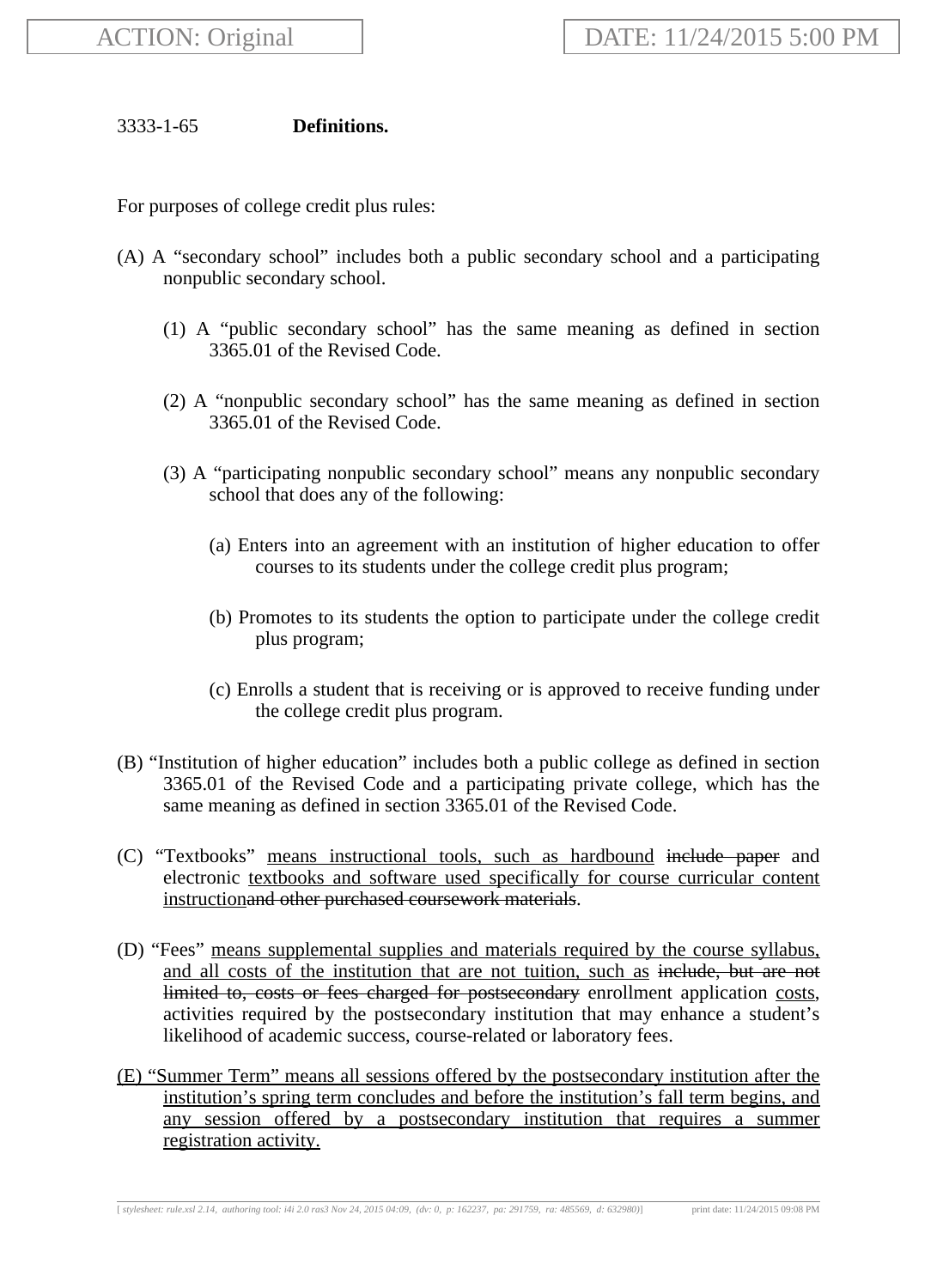Five Year Review (FYR) Dates: 02/17/2020

Certification

| 119.03           |
|------------------|
| 3365.02          |
| 3365.04, 3365.05 |
| 9/17/2014        |
|                  |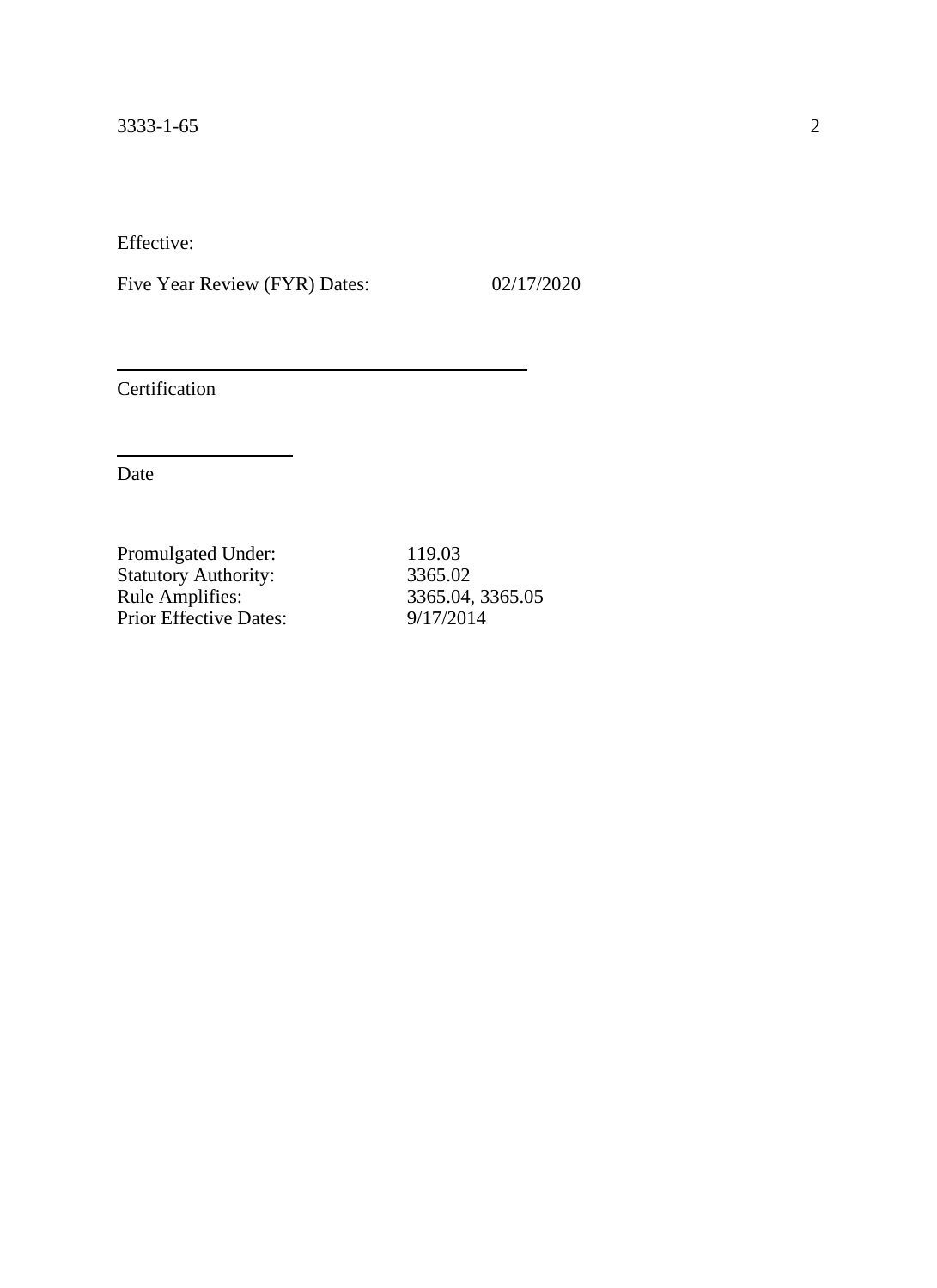# 3333-1-65.1 **Notice to students regarding program opportunities and program requirements.**

- (A) Secondary schools
	- (1) Annual notice to students
		- (a) Each secondary school shall issue a notice, prior to MarchFebruary first of each year, providing information about the college credit plus program to students and parents through multiple and easily accessible resources, including, but not limited to, the following:
			- (i) The school's website;
			- (ii) Written communications including those generally distributed to students e.g., course offerings;
			- (iii) Student assemblies;
			- (iv) Joint communication events with postsecondary institutions.
		- (b) The notice shall include the following information:
			- (i) Costs:
				- *(a)* Notice of college credit plus opportunities that have no cost to students, including the free option to attend public institutions of higher education;
				- *(b)* Clear references to the potential cost of participation with a nonpublic institution of higher education;
				- *(c)* The prohibition of charging economically disadvantaged students who choose to attend a nonpublic institution of higher education;
				- *(d)* Nonpublic secondary schools must include an explanation that funding and participation may be limited for its students.
			- (ii) Criteria for student participation, including the requirement for a counseling session prior to participation pursuant to division (B) of section 3365.04 of the Revised Code, but not limited to, the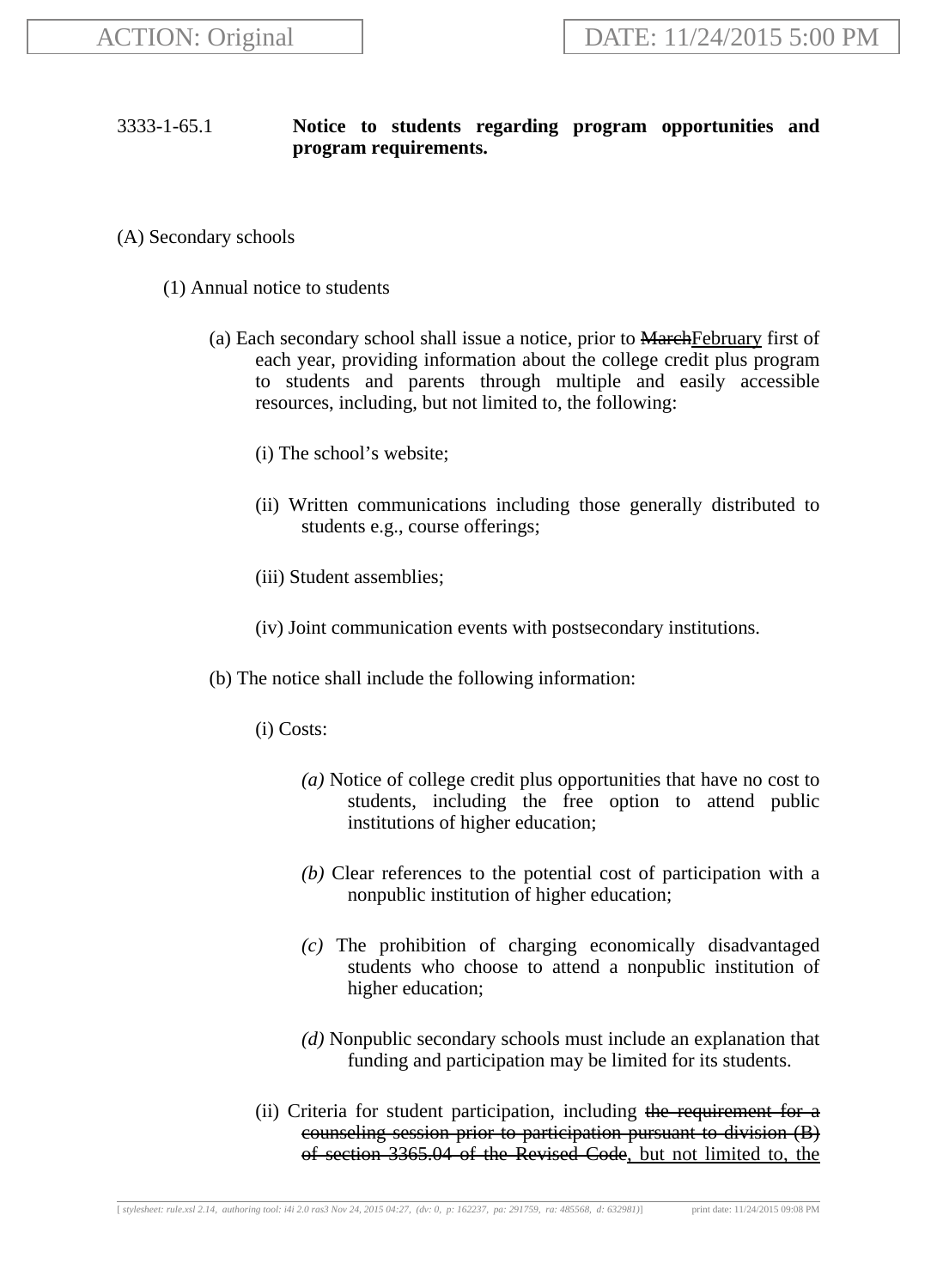## following:-

- *(a)* The requirement for a counseling session prior to participation pursuant to division (B) of section 3365.04 of the Revised Code.
- *(b)* A notice that states: a. "Students must submit a written notice of their intent to participate in the upcoming academic year, by April 1, in accordance with section 3365.02 of the Revised Code, but may submit the written notice of intent to participate as early as February 1. Students desiring to participate in college credit plus in the summer are strongly encouraged to submit letters of intent and begin the admissions process starting in February and prior to the April 1 notice of intent deadline in order to improve chances of meeting summer registration timelines."
- (iii) Student participation options:
	- *(a)* A statement that secondary schools cannot limit a student's participation in the college credit plus program to only the courses offered in that school and that students may also participate on-line or at any other participating institution of higher education, or any combination thereof.
	- *(b)* A statement that participating students may be concurrently enrolled in multiple postsecondary institutions and may take postsecondary courses from more than one institution of higher education, concurrently.
	- *(c)* List of courses offered at the secondary school through an agreement with an institution of higher education.
	- *(d)* A statement that students should review the course catalog of an institution of higher education for a full listing of course offerings by the institution.
	- *(e)* Specific information regarding a student's option to participate in the college credit plus program, at the high school-if applicable-, online, or at an institution of higher education, shall be made part of all communications developed by the secondary school to promote the college credit plus program.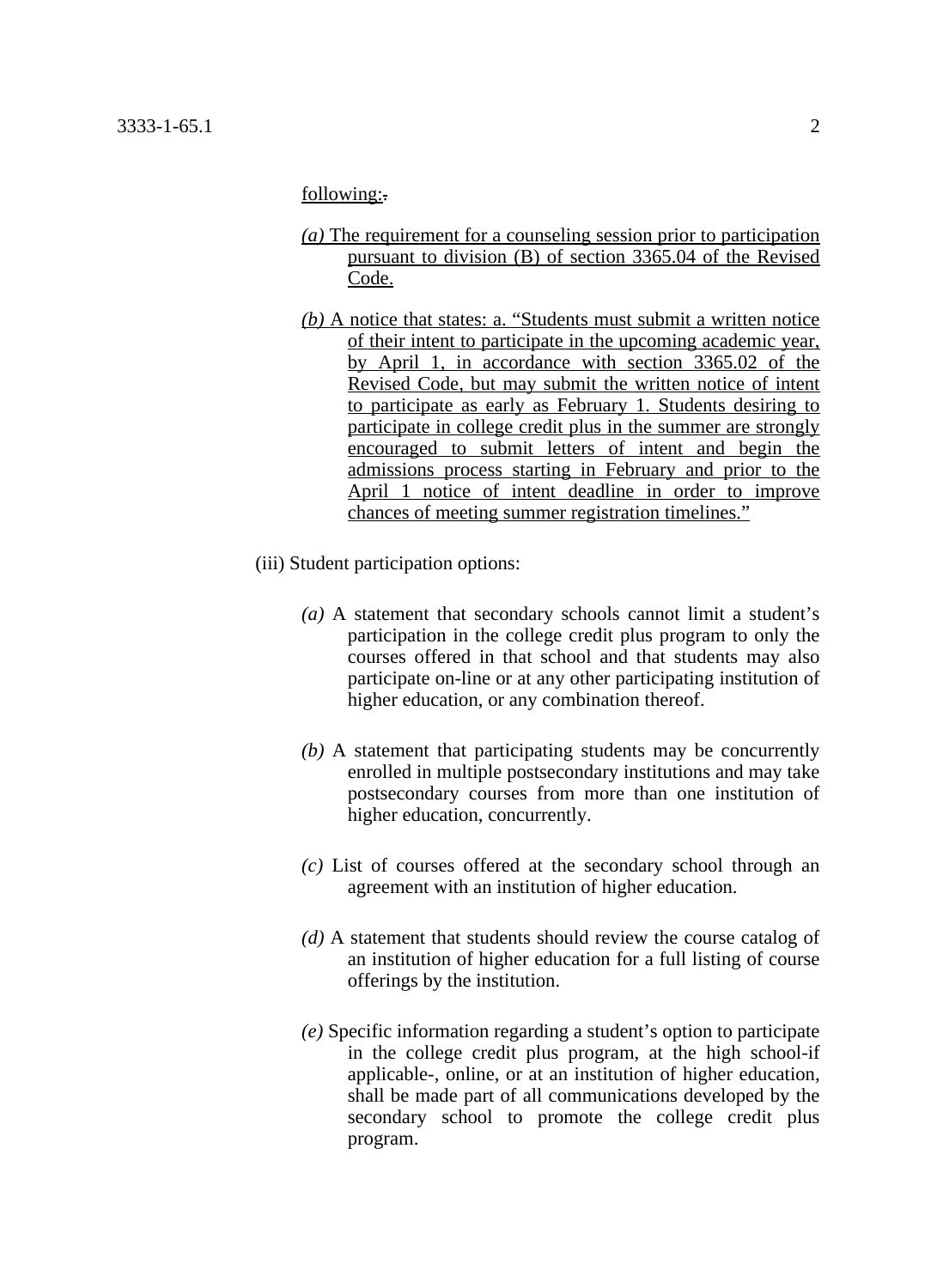- *(f)* Specific information pertaining to the student's opportunity to participate during the summer term and for any student participating in a summer term that transfers to a new secondary school, the responsibility of the student to notify the institution of higher education and the student's prior and new secondary school of such transferInformation communicated regarding a student's option to participate in accordance with (i) and (ii) above, shall also include notice to the student of all deadlines pertinent to the student's participation.
- *(g)* Information communicated regarding a student's option to participate in accordance with (i) and (ii) above, shall also include notice to the student of all deadlines pertinent to the student's participation; including all deadlines associated with summer term participation.
- (iv) The designated point of contact at the secondary school for its college credit plus program who can answer questions of students and parents and the community regarding the program's operation and who will act as a liaison to the state of Ohio to monitor future changes or amendments to the program.

If a nonpublic secondary school with a student receiving funding under the program was not able to comply with the annual notice requirement due to the timing of the election of the student's participation in the program, it shall comply with the annual notice requirement the following academic year.

(2) Annual informational session scheduled between the first day of October and the fifteenth day of January.

In satisfying the required annual informational session with partnering colleges within thirty miles of the school, multiple high schools within a district and multiple districts may participate together in a combined event, as long as in each instance parents and students have an opportunity to interact with a representative of and receive information from each participating postsecondary and their secondary school, so they will understand their college credit plus opportunities.

A secondary school may incorporate the counseling session pursuant to division (B) section 3365.04 of the Revised Code into the annual informational session provided the secondary school makes alternate dates available for those unable to attend the annual informational session.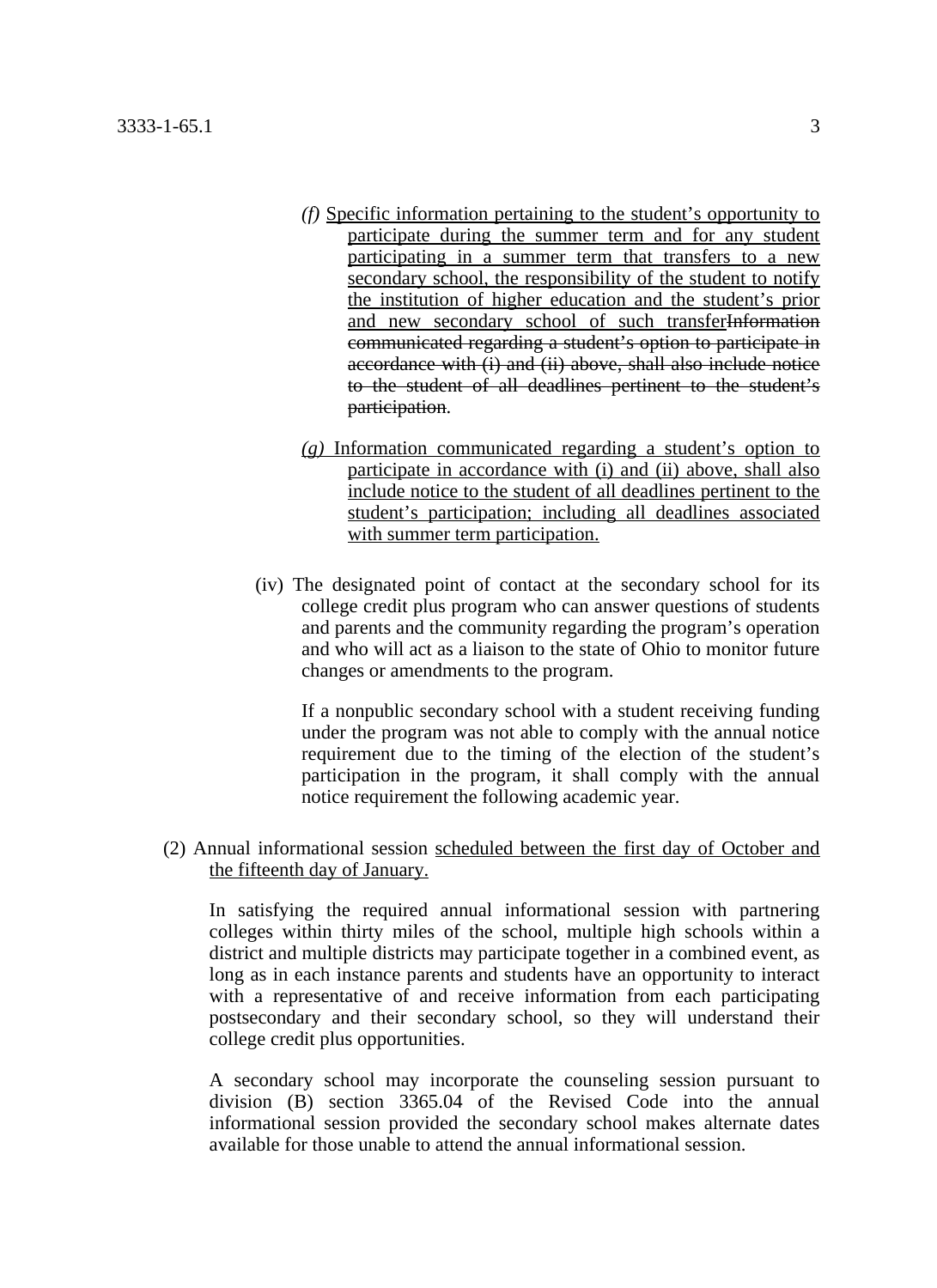## (B) Institutions of higher education

- (1) Notice of the institution's participation in the college credit plus program and criteria for student participation in the program shall be posted on the institution's website and in all general material and other media the institution uses to advertise participation in postsecondary opportunities to secondary school students. The posting must include the following:
	- (a) The courses offered at secondary schools;
	- (b) A link to where students can get information regarding academic program requirements;
	- (c) The criteria for student admission; and
	- (d) The timeline for student application submission.

## (e) The timeline for course registration for summer, fall and spring terms.

- (2) A partnering college shall coordinate with each partnering secondary school within thirty miles of the institution or the nearest partnering school if there are no partnering schools within thirty miles to present an informational session for interested students and parents. The institution of higher education shall provide a staff representative who is able to answer questions regarding admission standards and procedures as well as program and degree requirements.
- (3) Out of state institutions of higher education are exempt from the notice and informational session requirements of this rule.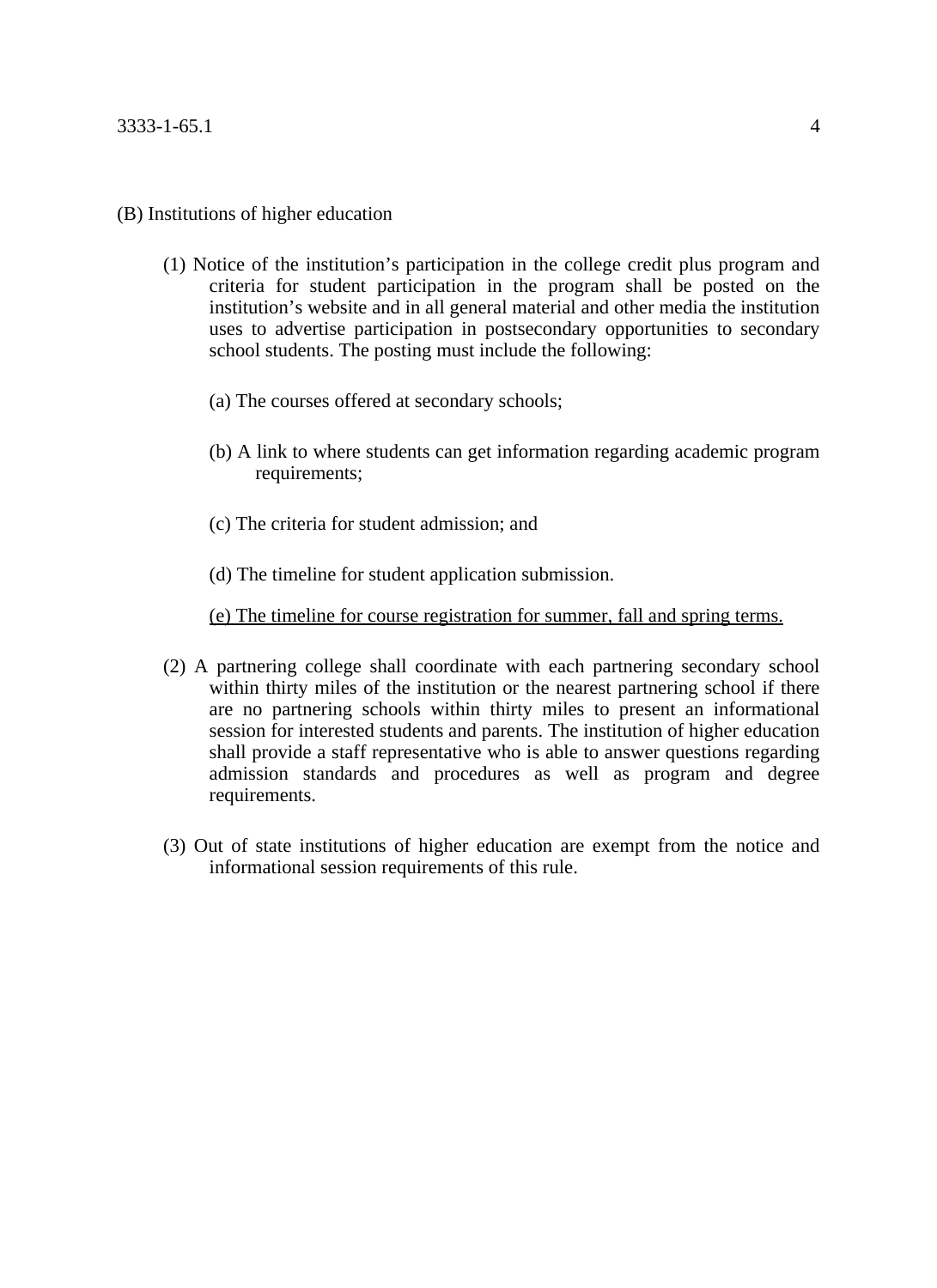Five Year Review (FYR) Dates: 02/17/2020

Certification

| 119.03           |
|------------------|
| 3365.02          |
| 3365.04, 3365.05 |
| 02/17/2015       |
|                  |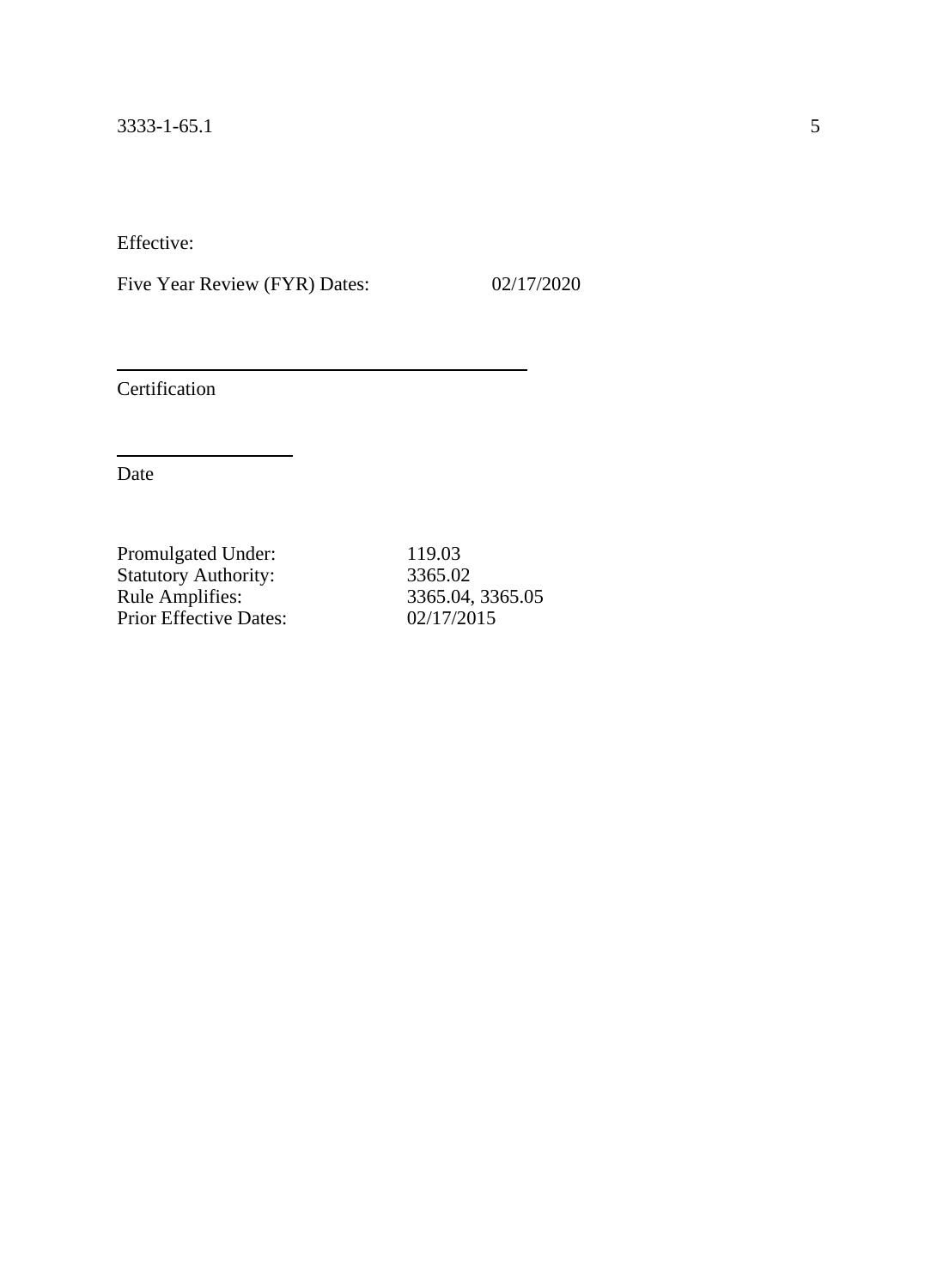# 3333-1-65.2 **Program requirements for secondary schools.**

- (A) Participating secondary schools
	- (1) Public secondary schools must offer eligible students the opportunity to participate in the college credit plus program and provide information on how to participate in the program, irrespective of other advanced standing opportunities offered by the school or the existence of specific college credit plus program offerings by the school.
	- (2) Nonpublic secondary schools may not deny eligible students from participating in the college credit plus program.
- (B) Programs requirements
	- (1) College credit plus classrooms at the participating secondary school shall consist of students who all follow the same college course syllabus, use the same text book and materials, aspire to achieve the same learning outcomes and are assessed using the same methods as the college course delivered on the college campus.
	- (2) All students who have enrolled in an institution of higher education, under the college credit plus program, must be assessed with the same standard of achievement and held to the same grading standards, regardless of where the course is delivered.
	- (3) A secondary school student who is not enrolled in the institution of higher education but who is in the college credit plus class shall, along with the student's parents, be provided written notice stating the student is not earning college credit and would likely be required to retake the course upon enrollment at an institution of higher education if college credit is desired.
	- (4) Each secondary school shall verify, upon receipt of a pre-term notice of admission received pursuant to rule 3333-1-65.3 of the Administrative Code, that a student electing to participate in the college credit plus program is not taking more than thirty college credit hours during an academic year and not more than the equivalent of four academic years or one hundred and twenty college credit hours total through the college credit plus program under division (B) of section 3365.06 of the Revised Code, including those students eligible to start participating in the program in seventh and eighth grade. If the pre-term notice indicates a student has exceeded his or her maximum college credit hours for that academic year, the secondary school shall promptly notify the student of the issue and give the student the choice of adjusting his or her schedule to comply with the maximum thirty college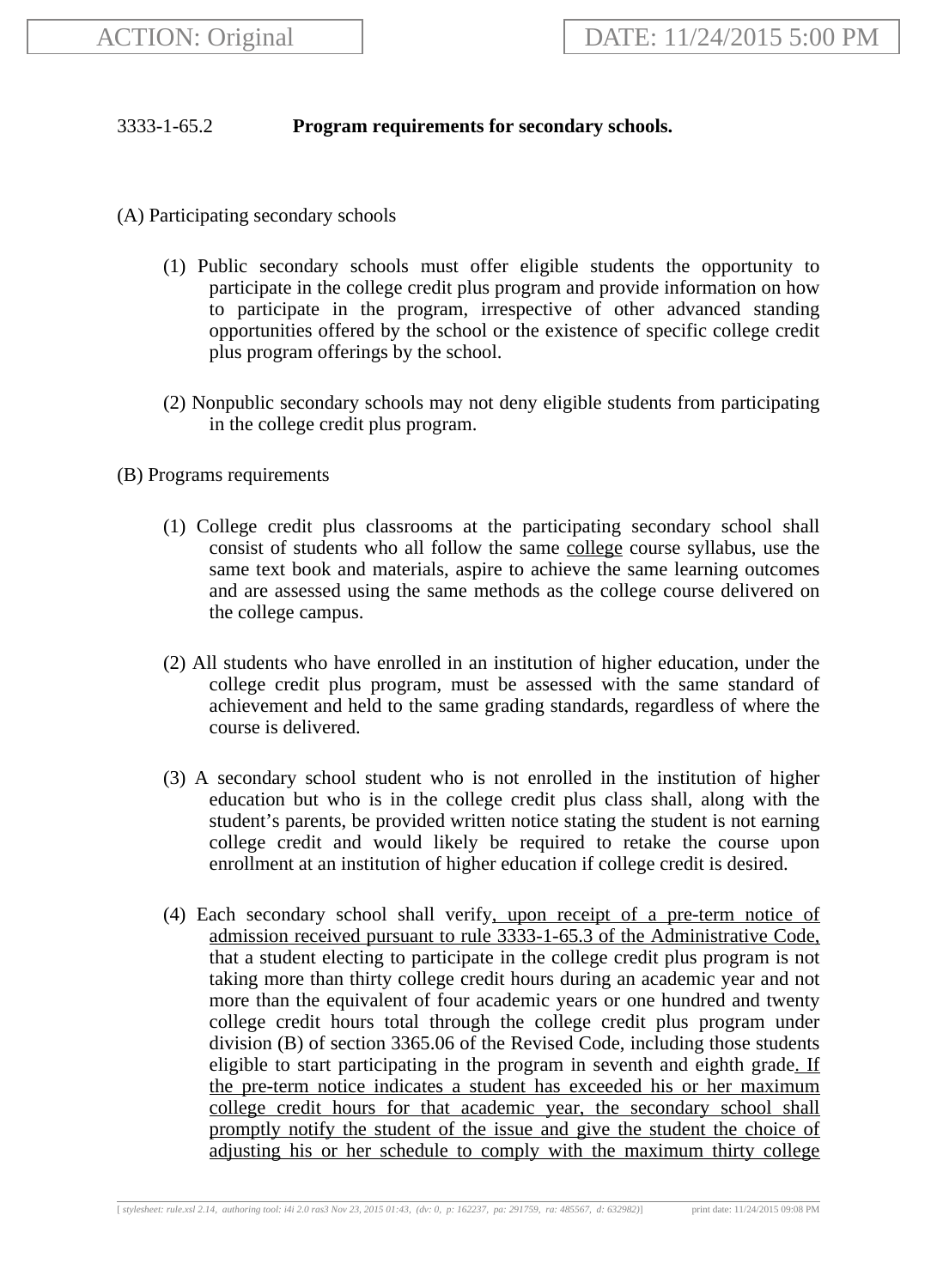credit hours requirement or self-paying for those course credits outside of the college credit plus program. The notice shall be based upon a review of all the pre-term notices received for the student.

For purposes of informing a student's choice to reduce college course selection or self-pay for course credits, the secondary school shall notify the student that if the number of credits conferred by a college course partially exceeds the student's maximum allowable credits, then the whole course shall be considered to exceed the maximum allowable credits.

For purposes of calculating the limitation of thirty college credit hours in one academic year, an academic year shall begin with summer term.

- (a) To determine the number of college credits a student earned under division (B) of section 3365.06 of the Revised Code in an academic school year, take the number of secondary units scheduled by the secondary school for which the student receives only secondary school credit, then multiply that number by three and then subtract the result from thirty. The resulting number shall be the total number of college credits a student participant may earn under college credit plus in an academic year.
- (b) Prior to the student registering for a course or courses in a term of an institution of higher education, a school shall notify the student of the total number of college credits a student participant may earn under college credit plus in an academic year as calculated in this division.
- $(\theta)(c)$  Under the college credit plus program postsecondary quarter hours are equal to .67 semester hours rounded to the nearest whole number.
- (5) A secondary school shall ensure that enrollment in a college credit plus course for which an end-of-course examination is required under section 3301.0712 of the Revised Code, does not circumvent the participating student's obligation to take the required end-of-course examination, unless the end of course exam is substituted under division (B)(2) of section 3301.0712 of the Revised Code or under any policy adopted in accordance with law.
- (6) Secondary schools shall use the following conversion for a postsecondary course completed by a student participant under college credit plus to determine the amount of high school credit earned through participation in the program:
	- (a) A college credit plus course transcripting three or more semester credit hours shall count as one full high school unit.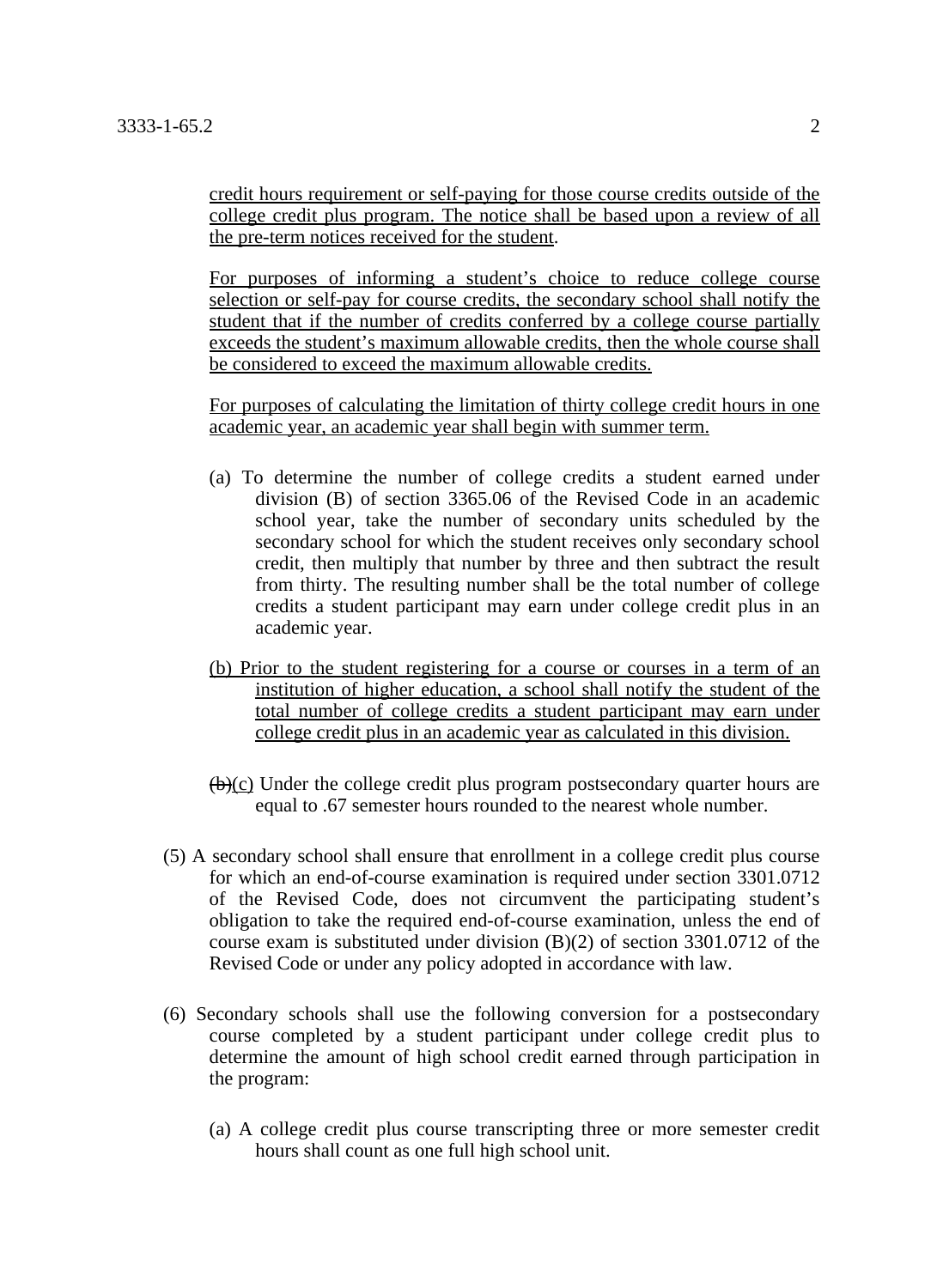- (b) A college credit plus course transcripting less than three semester hours shall count as the proportional fraction of a high school unit.
- (7) The policy for awarding of grades and the calculation of class standing for college credit plus courses adopted and implemented by a district or secondary school pursuant to division (E) of section 3365.04 of the Revised Code shall not disadvantage students who choose to participate in college credit plus rather than in other advanced standing programs, including advanced placement and international baccalaureate.

Established policies shall not provide higher value to any course provided through one advanced standing program as defined in section 3313.6013 of the Revised Code than to a course within the same academic subject area provided by another advanced standing program. A higher value shall also not be granted to honors courses.

- (8) All secondary schools must develop a process to identify students who are economically disadvantaged in accordance with rule 3333-1-65.06 of the Administrative Code.
- (9) Each secondary school must apply the same standards for student extracurricular and enrichment activity participation to students participating in any of the advanced standing programs.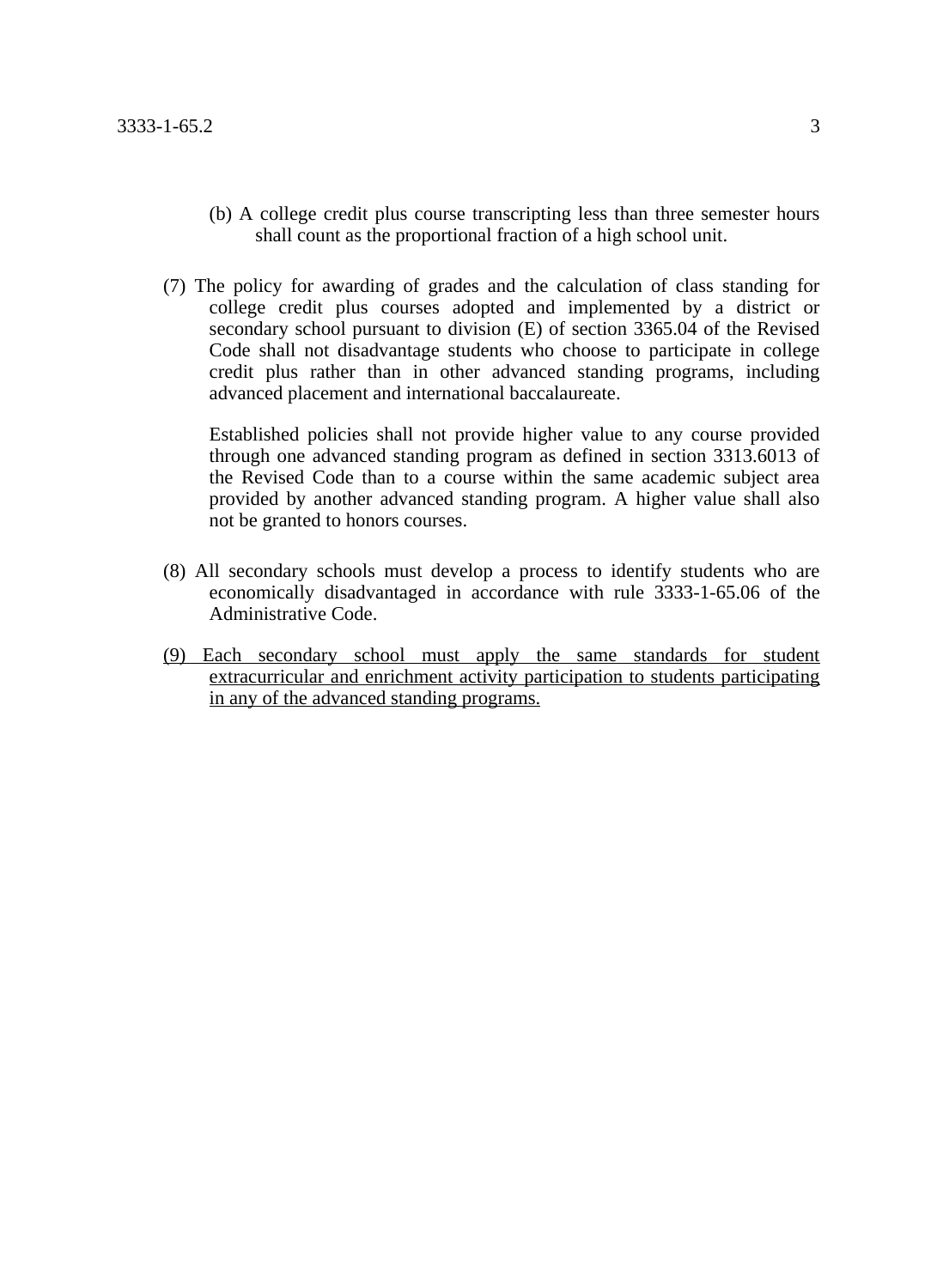Five Year Review (FYR) Dates: 02/17/2020

Certification

Date

Promulgated Under: 119.03 Statutory Authority: 3365.02 Prior Effective Dates:

3365.03, 3365.031, 3365.033<br>02/17/2015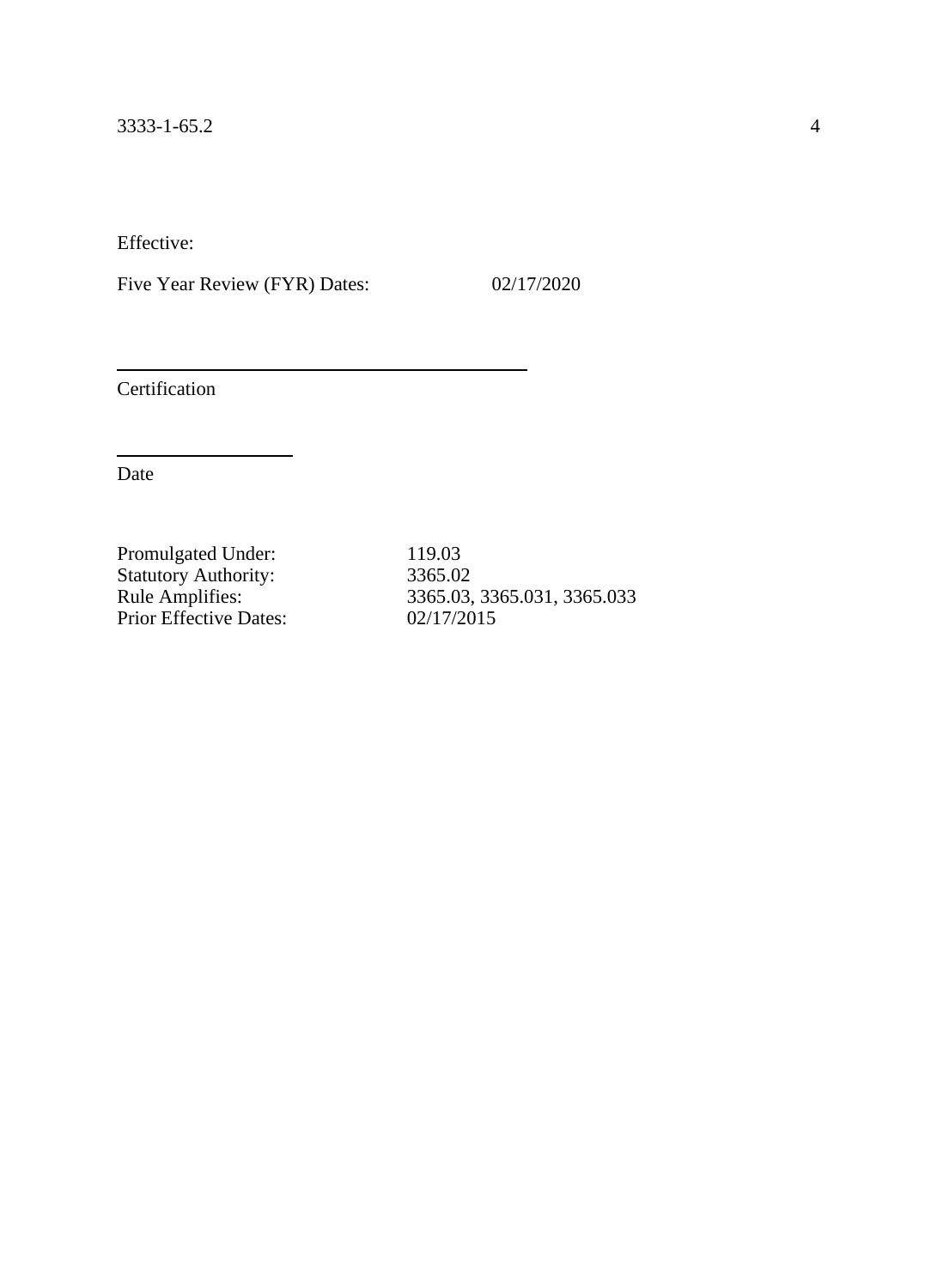# 3333-1-65.3 **Program requirements for institutions of higher education.**

- (A) The following institutions of higher education are authorized to participate in the college credit plus program:
	- (1) State institutions of higher education, as defined by section 3345.011 of the Revised Code.
	- (2) Institutions of higher education that have been authorized by the chancellor of the Ohio board of regents pursuant to Chapter 1713. of the Revised Code, provided the participation in the program aligns with such authorization. An institution of higher education is immediately unauthorized to participate in the college credit plus program upon a revocation of a certification of authorization under section 1713.04 of the Revised Code.
	- (3) An institution of higher education not otherwise required to seek authorization under Chapter 1713. of the Revised Code, or participating in a reciprocity agreement, does not qualify as an eligible entity to participate in the college credit plus program unless approved by the chancellor pursuant to Chapter 1713. of the Revised Code.
- (B) Chapter 3365. of the Revised Code, and all regulations adopted pursuant to that chapter, shall apply to all participating institutions of higher education, public or nonpublic, in-state or out-of-state.
	- (1) Failure to comply with the requirements of the college credit plus program, including, but not limited to, reporting data, may result in the chancellor and the superintendent withholding payment to, demanding repayment from, sending a distribution amount that is in favor of the other participating party, suspending the ability to negotiate future alternative funding structure, or suspending the institution of higher education's eligibility to continue participating in the program.
	- (2) The chancellor shall make available a current list of institutions that are suspended from participation due to noncompliance.
- (C) The state share of instruction formula or the Ohio department of education's foundation formula are calculated independently from the college credit plus program and participation of an institution or secondary school is unrelated to such calculations.
- (D) Admissions and enrollment standards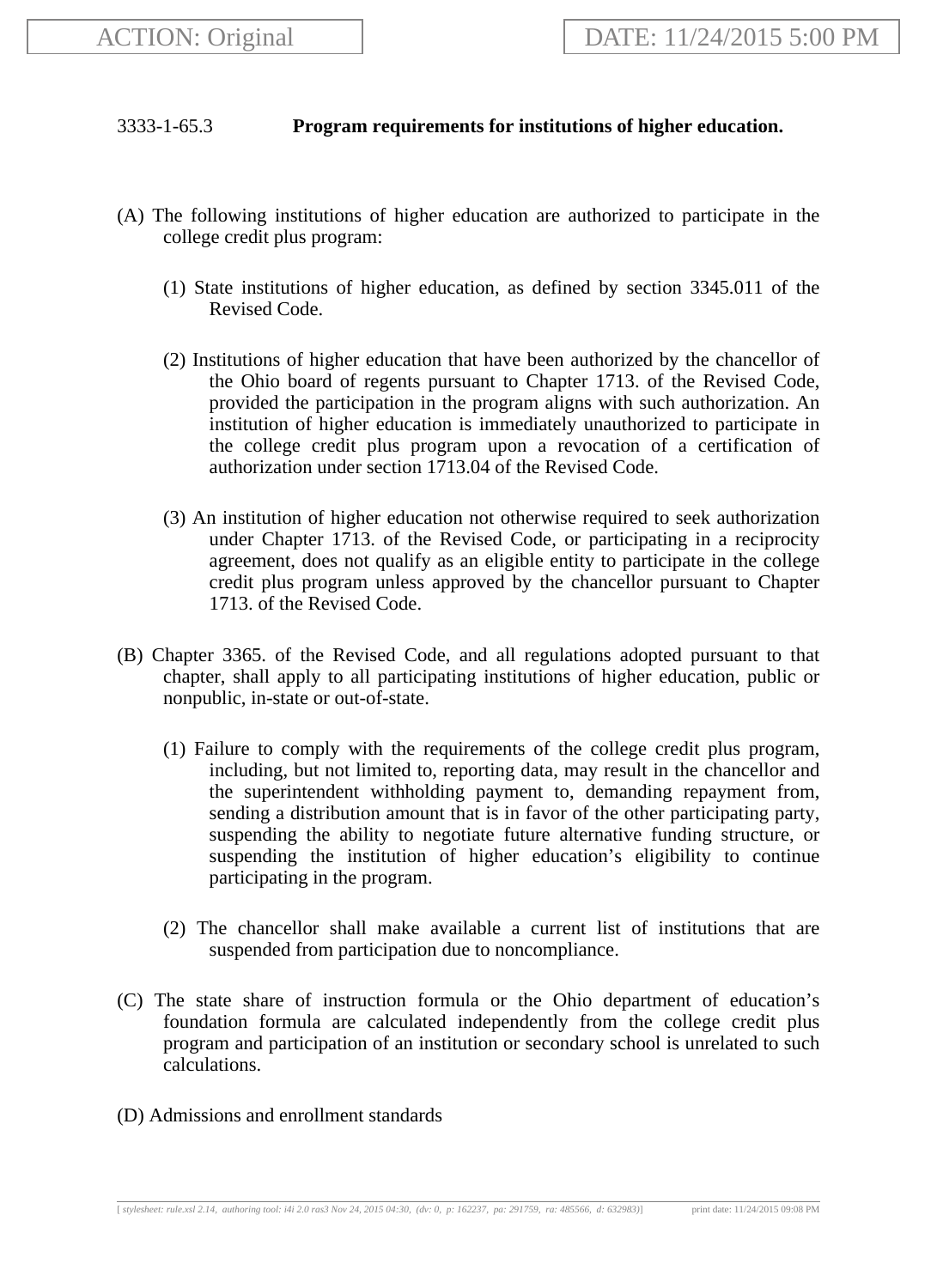- (1) A participating institution of higher education shall apply its established admission criteria for participation in the college credit plus program, which shall not do any of the following:
	- (a) Be set at a higher standard than the admission criteria established for other students attending the institution;
	- (b) Require different standards among students participating in college credit plus based on secondary grade-level or student age.
- (2) In conjunction with the institution's admission criteria and prior to making a final admission decision, a participating institution of higher education shall evaluate each student who is applying to the institution under college credit plus, against one of the standards identified in the "Uniform Statewide Standards for Remediation-Free Status," dated December 2012. The "Uniform Statewide Standards for Remediation-Free Status" are available on the Ohio board of regents' website ohiohighered.org.
	- (a) Institutions shall use evaluation results as part of their assessment of students' readiness to participate in postsecondary coursework. Institutions shall also review as part of their admissions process students' high school GPA, end-of-course examination scores, a writing assessment, a review of previous college work, secondary teacher recommendations and other data as applicable.
	- (b) Classroom placement decisions shall be governed by the institution's policies and applicable state law, regulations and in accordance with section 3365.02 of the Revised Code.
- (3) Students admitted by the institution to participate in the college credit plus program are not required to have priority over other students regarding enrollment into courses. However, once a college credit plus student is enrolled into a course, that student shall not be displaced from the course unless the student voluntarily drops the course or fails to meet student conduct rules established by the institution.
- (E) Program requirements:
	- (1) Each institution of higher education admitting and enrolling a student under the college credit plus program shall issue the following: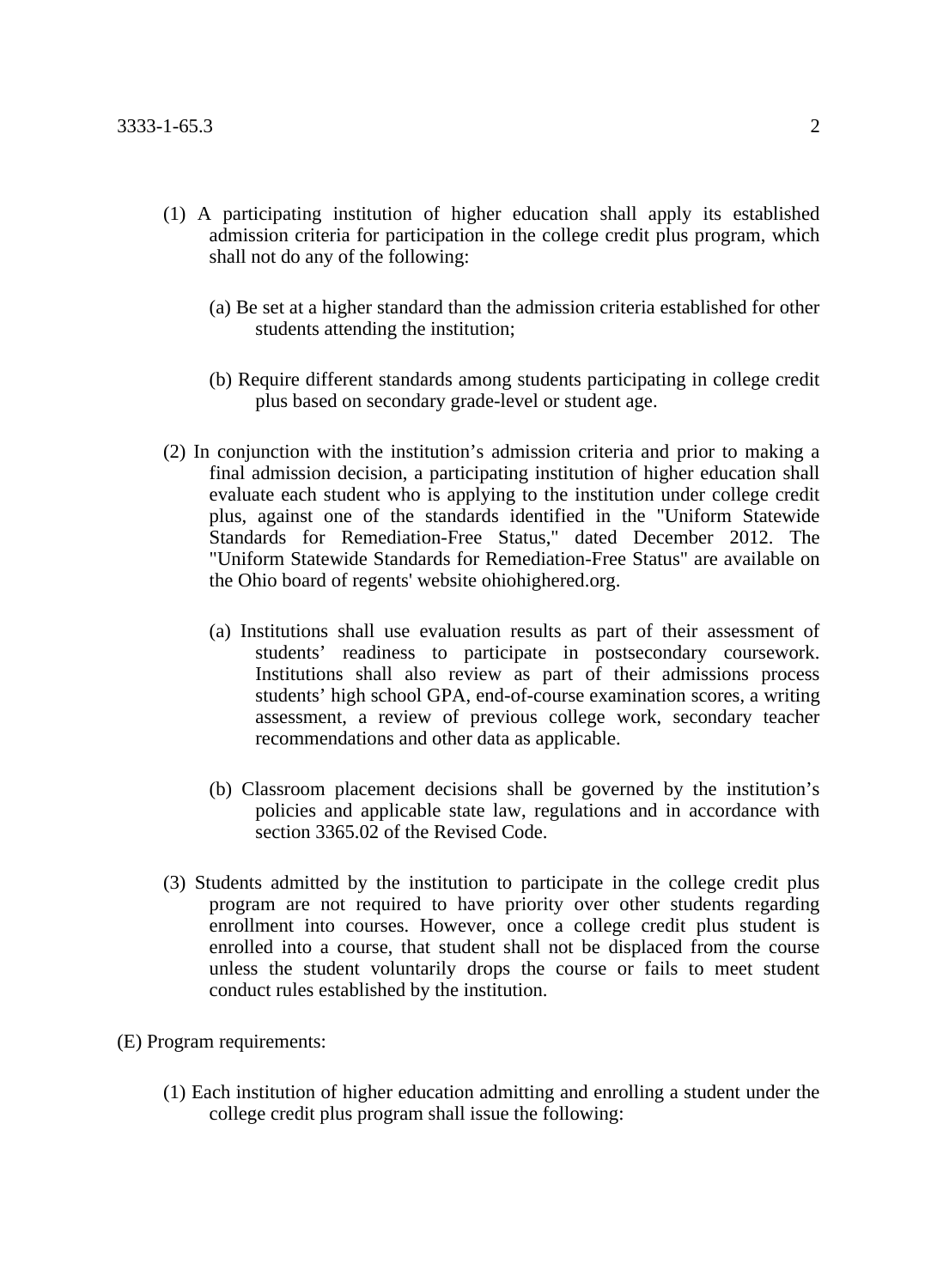- (a) A pre-term notice of admission to the institution  $\theta$  and  $\theta$ , including the specific coursescourse registrations and credit hours, to be sent not later than fourteen calendar days prior to the first day of classes for the term of enrollment if the student's enrollment is within fourteen calendar days prior to the first day of classes of the term, then a pre-term notice of admission shall be sent upon enrollment to all of the following:
	- (i) The participant;
	- (ii) The participant's parent;
	- (iii) The secondary school of the participant;
	- (iv) The superintendent of public instruction.
- (b) A confirmation of course enrollment notice, listing the courses and hours of enrollment, and the option elected by the participant under division (A) or (B) of section 3365.06 of the Revised Code for each course not later than twenty-one calendar days after the first day of classes for a term of enrollment to all of the following:
	- (i) The participant;
	- (ii) The secondary school of the participant;
	- (iii) The superintendent of public instruction.
- (c) Information on how a student may participate in the postsecondary institution's course evaluation process upon completion of the college credit plus course.
- (2) Each participating institution of higher education shall provide the following academic support services for the college credit plus program:
	- (a) Assign an academic advisor who is employed by the institution to each student enrolled in that institution under the college credit plus program and ensure the following occur:
		- (i) Prior to the first day of the term of enrollment at the institution, provide to each participating student the name and contact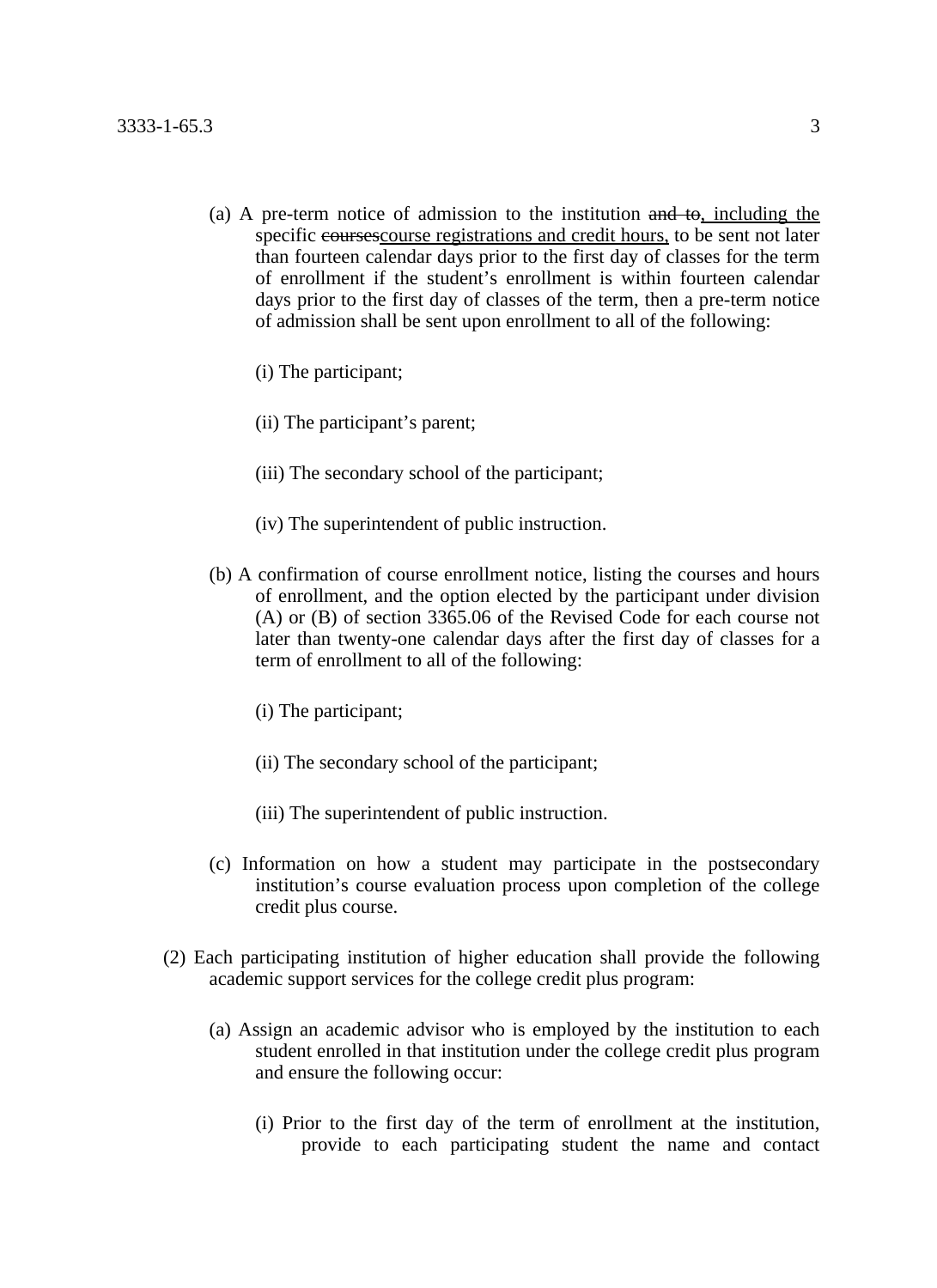information of the academic advisor assigned to the student, along with the advisor's office hours and meeting scheduling process.

- (ii) Have a mandatory meeting between the assigned academic advisor and each student enrolled under the college credit plus program, which shall occur prior to the date on which a withdrawal from a course would negatively affect a participant's grade point average. The mandatory meeting, shall include, but not be limited to, information regarding the following:
	- *(a)* Academic resources available to assist students;
	- *(b)* Availability of the college advisor to assist students after the meeting;
	- *(c)* Process for engaging faculty and other campus resources for academic assistance;
	- *(d)* Postsecondary institution's student handbook and codes of conduct;
	- *(e)* Academic impact of dropping a course after the prescribed no-fault withdrawal date.
- (b) Prior to the first day of the term of enrollment at the institution, each institution of higher education enrolling a student under the college credit plus program shall provide to each school counselor or other identified school staff designated to provide counseling services to students of the secondary school the following information:
	- (i) A roster of participants from that school who are enrolled in the institution and a list of course enrollment for each participant;
	- (ii) The date signifying when withdrawal from a course would negatively affect a participant's grade.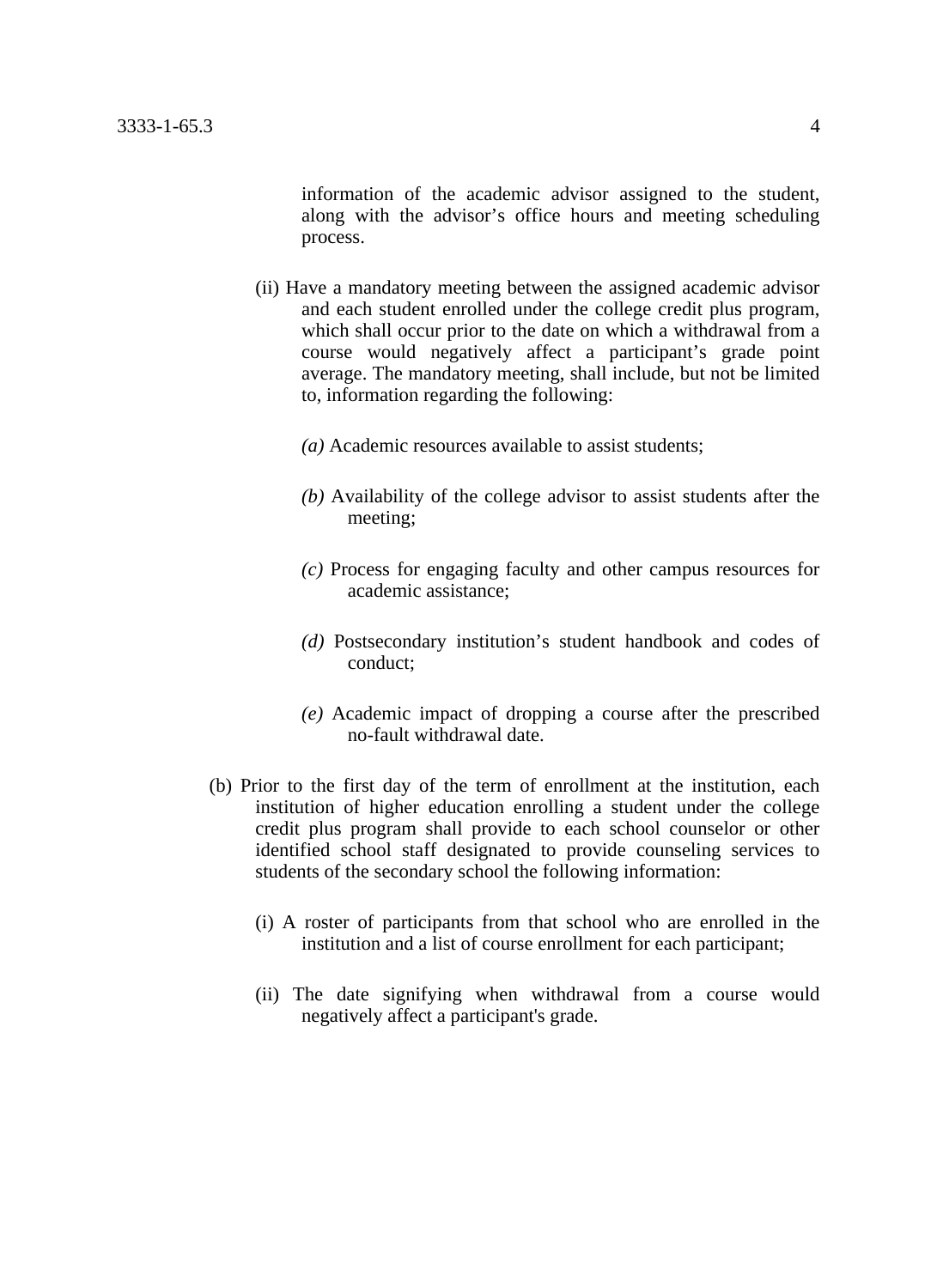Five Year Review (FYR) Dates: 02/17/2020

Certification

| 119.03           |
|------------------|
| 3365.02          |
| 3365.04, 3365.05 |
| 02/17/2015       |
|                  |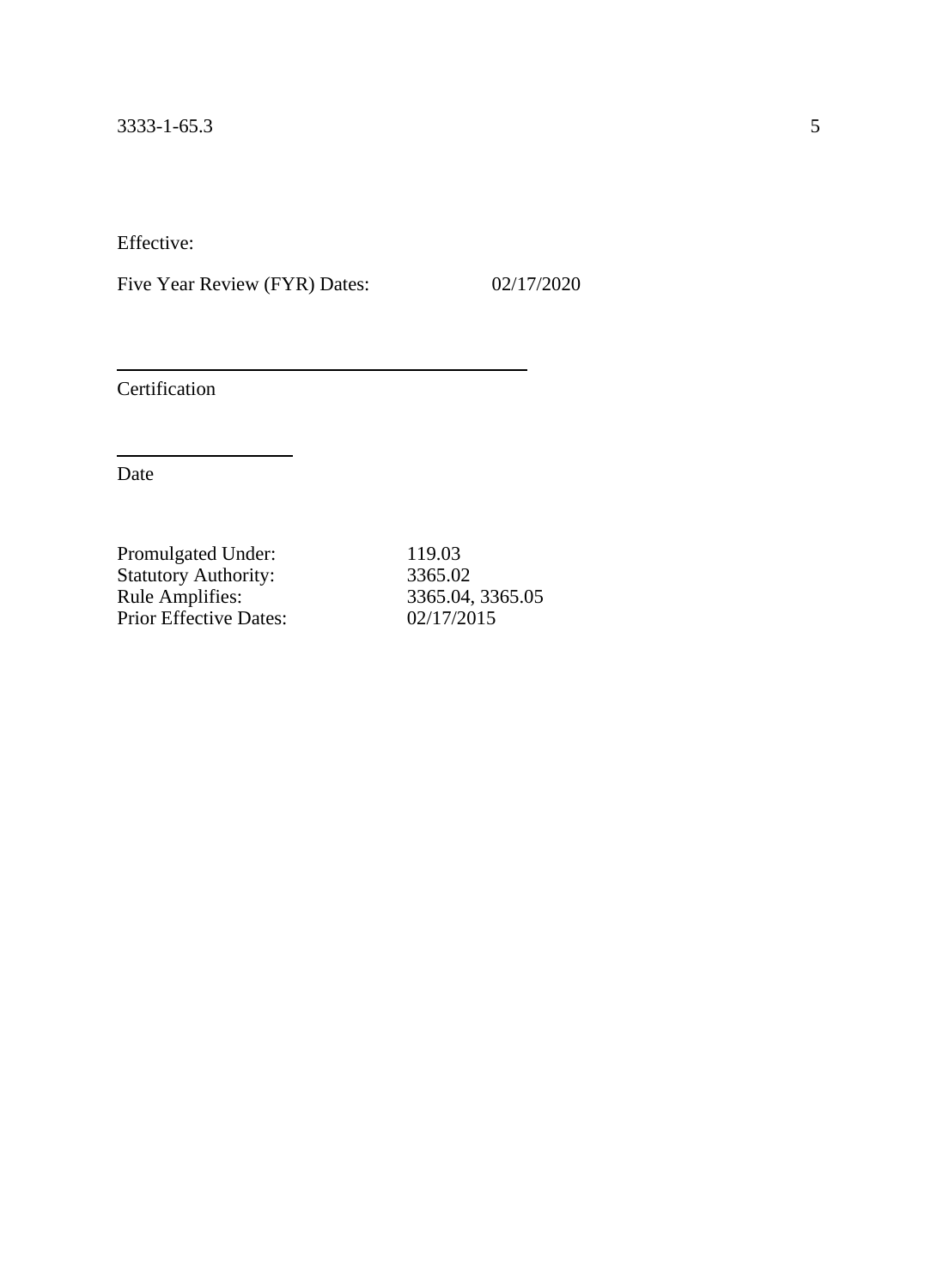# 3333-1-65.6 **Funding.**

(A) Default

- (1) If an alternative funding structure agreement has not been mutually executed between an institution of higher education and secondary school pursuant to division  $(A)(2)$  or  $(B)(2)$  of section 3365.07 of the Revised Code, the department of education shall pay an institution of higher education enrolling a student under the college credit plus program the per credit hour amount in accordance with division (A)(1) of section 3365.07 of the Revised Code.
- (2) In addition to the per credit hour amount established in paragraph  $(A)(1)$  of this rule, the district or secondary school is responsible to provide course text books and materials, and the postsecondary institution must waive all fees related to college credit plus program participation and course enrollment.
- (3) If a secondary school fails to submit information or data required for the department to calculate payments under an alternative payment structure, the department shall pay an institution of higher education in accordance with division (A)(1) of section 3365.07 of the Revised Code.
- (B) Alternative payment structure agreements under division  $(A)(2)$  or  $(B)(2)$  of section 3365.07 of the Revised Code
	- (1) A secondary school and an institution of higher education may enter into an agreement for an alternative payment structure if all are the following are met:
		- (a) The agreement is executed and made available within thirty days after the effective date of college credit plus rules in 2015 and by the first day of February each year thereafter.
		- (b) The terms comply with applicable laws and rules.
		- (c) The terms and duration of an alternative funding structure agreement must not exceed one academic year. Provisions related to the charging of students pursuant to division (B)(2) of section 3365.07 of the Revised Code shall not be amended beyond July 1 of the academic year, unless the parties have agreed to lower or eliminate the participant charge, if any.
		- (d) The admission process at an institution of higher education, as well as the decision to admit students for purposes of participating in college credit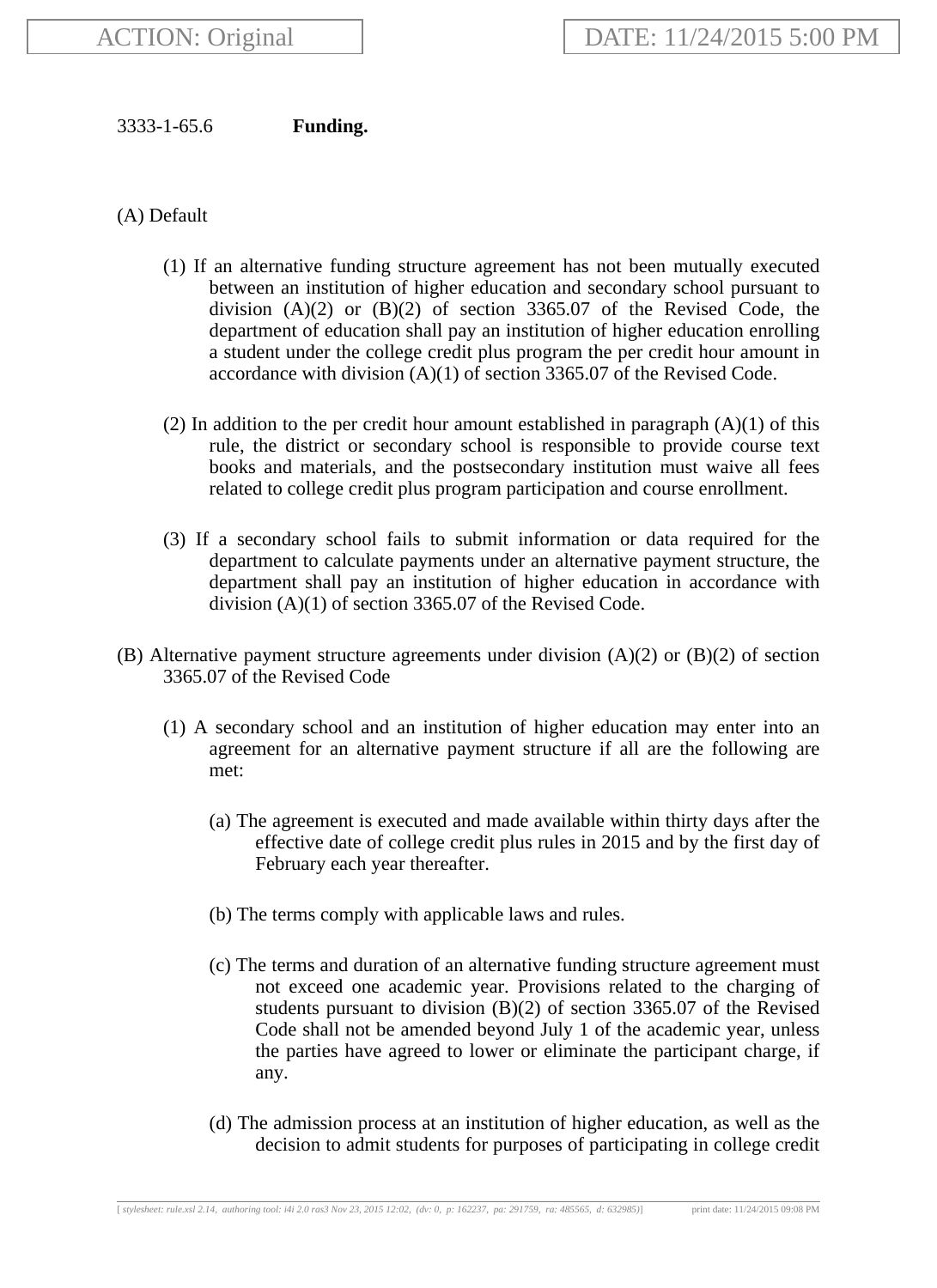plus, are not contingent on the completion of an alternative payment structure agreement between the secondary and institution.

- (e) The terms include a provision that the agreement cannot be used by either party to limit participation of a student in enrolling in courses not part of the agreement.
- (f) The per-credit hour rate, including one set below the floor, for each course delivery option identified under the agreement, is applied as a uniform rate to all students subject to the agreement, including summer term.
- (g) The agreement includes an attached letter which, for the 2015-2016 academic year, acknowledges that the institution's president approved the negotiated rate. For each year thereafter, the attached letter must indicate the institution's board of trustees' or equivalent governing authority authorized the terms of the alternative payment structure agreement.
- (h) Any amount negotiated by the parties resulting in an amount charged to students must include all costs associated with the program, including but not limited to, textbooks and associated course fees and must not exceed student cost caps pursuant to division (B) of section 3365.07 of the Revised Code.
- (i) If a secondary school student takes a summer course and attends a different secondary school that the student attended the previous spring, then the student becomes subject to the default funding structure, or the alternative funding structure established between the secondary school the student is attending in the fall and the postsecondary institution, for purposes of payment for the summer term credits pursuant to division (F) of section 3365.07 of the Revised Code.
- (2) No student considered to be economically disadvantaged shall be charged for anything related to college credit plus participation in accordance with the following:
	- (a) A student shall be considered economically disadvantaged for the purpose of college credit plus participation if the student is either of the following:
		- (i) A member of a household that meets the income eligibility guidelines for free or reduced-price meals, less than or equal to 185% of federal poverty guidelines under the provisions of the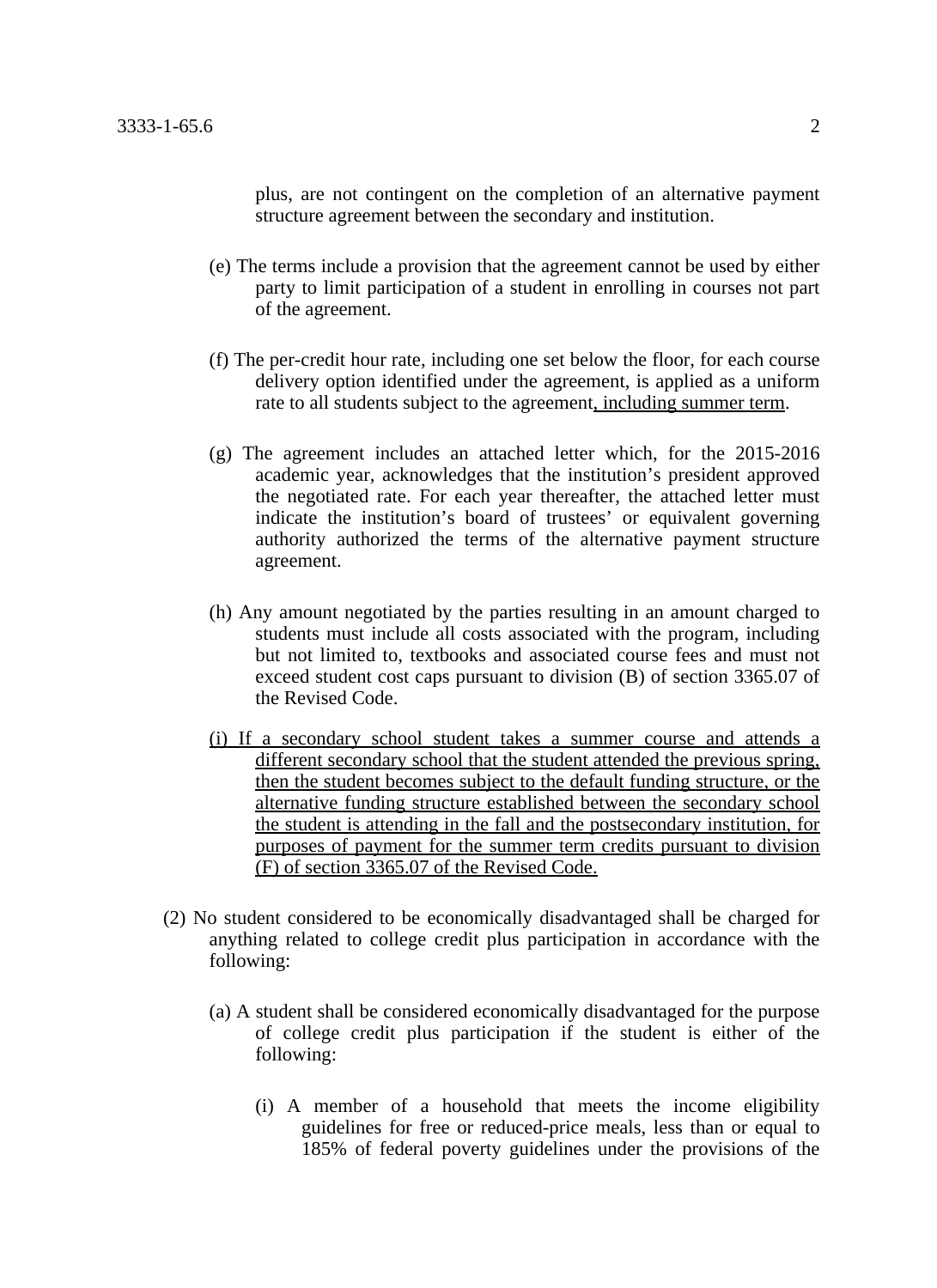National School Lunch Act, 42 U.S.C. 1758, effective date January 7, 2011;

- (ii) A member of a household that participates in at least one of the following programs:
	- *(a)* Medicaid;
	- *(b)* Food stamps;
	- *(c)* supplementary security income (SSI);
	- *(d)* Federal public housing assistance or Section 8 (a federal housing assistance program administered by the department of housing and urban development);
	- *(e)* Low income home energy assistance program.
- (b) A student whose siblings attend a school that has established that the student's family income is at or below the criteria described in this rule, shall be considered economically disadvantaged for purposes of this chapter without the student's secondary school or district collecting its own data on that family.
- (c) A school district's or building's designation of community eligibility options shall not be considered in determining if a student is economically disadvantaged for purposes of this rule.
- (C) Approval for per credit hour payment below the floor

An institution of higher education may seek approval from the chancellor of the board of regents to enter into an alternative funding agreement with a secondary school that establishes a per credit hour payment below the floor. An institution seeking approval may apply within thirty days after the effective date of college credit plus rules in 2015 and by the first day of February each year thereafter.

Such agreement must meet the following requirements:

- (1) The requirements provided in paragraph B of this rule;
- (2) Complete an application on the form provided by the chancellor, which will require, but not be limited to, the following information: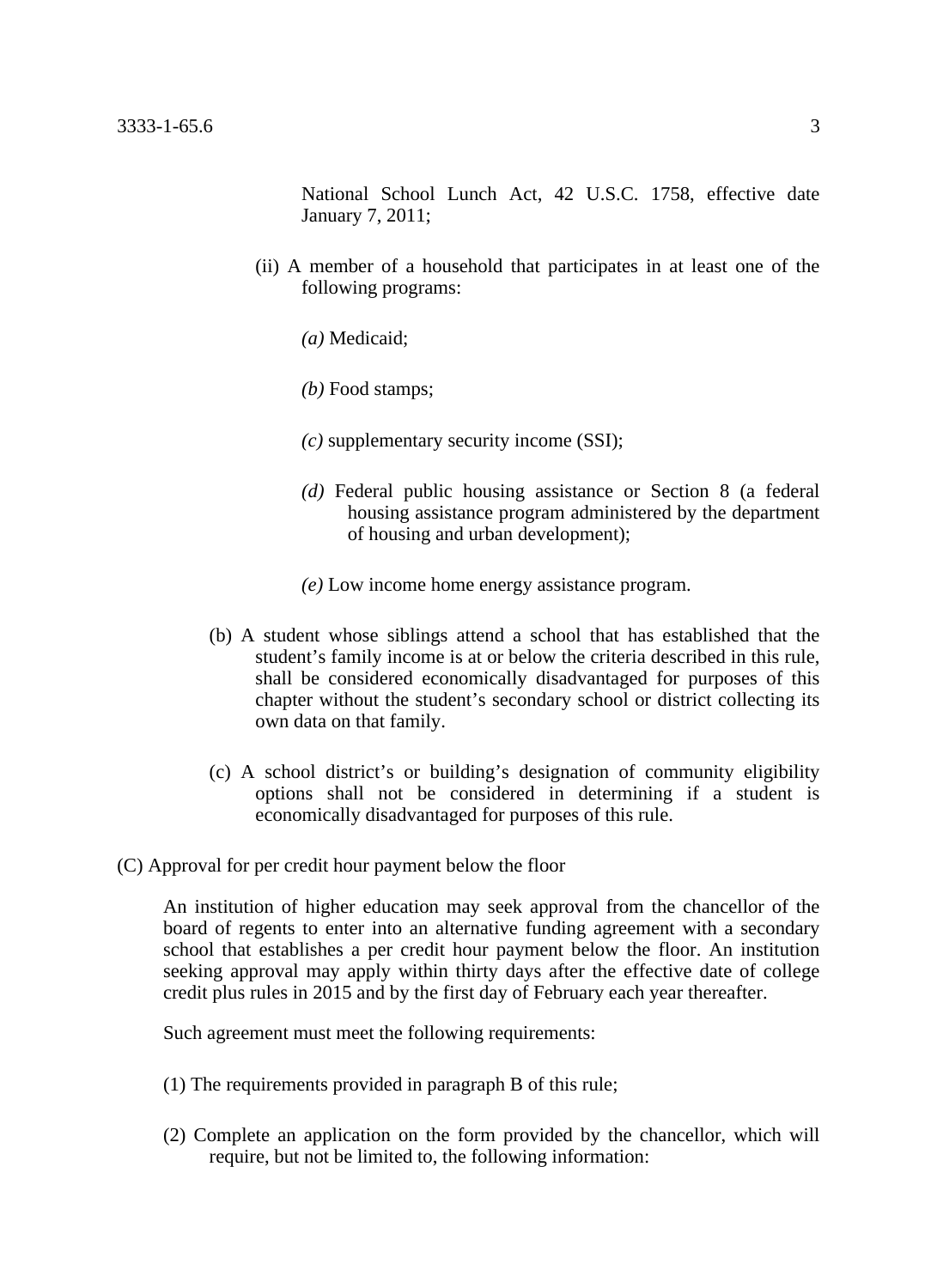- (a) Postsecondary institution seeking approval.
- (b) The school district or chartered nonpublic school partnering with the postsecondary institution.
- (c) The proposed amount of the payment below the floor.
- (d) The duration of the proposed agreement.
- (e) For nonpublic postsecondary institutions partnering with school districts, a signed acknowledgement that information regarding the terms of the funding arrangement have been made accessible to eligible students and parents.
- (f) A declaration of the list of assurances signed by the superintendent of the district or person of equal authority and, for the 2015-2016 academic year, the president of the institution of higher education, that the alternative payment structure agreement requesting below the default floor per credit hour funding adheres to all statutory and administrative requirements of this chapter. For each year thereafter the assurances required by this paragraph shall be authorized by the institution's board of trustees or equivalent governing authority.

The chancellor shall post the application form and any other pertinent information on the agency website ohiohighered.org.

(3) The chancellor's approval of agreements resulting in payments below the default floor shall in no way be construed as limiting a student choice to participate in the college credit plus offerings from another postsecondary institution.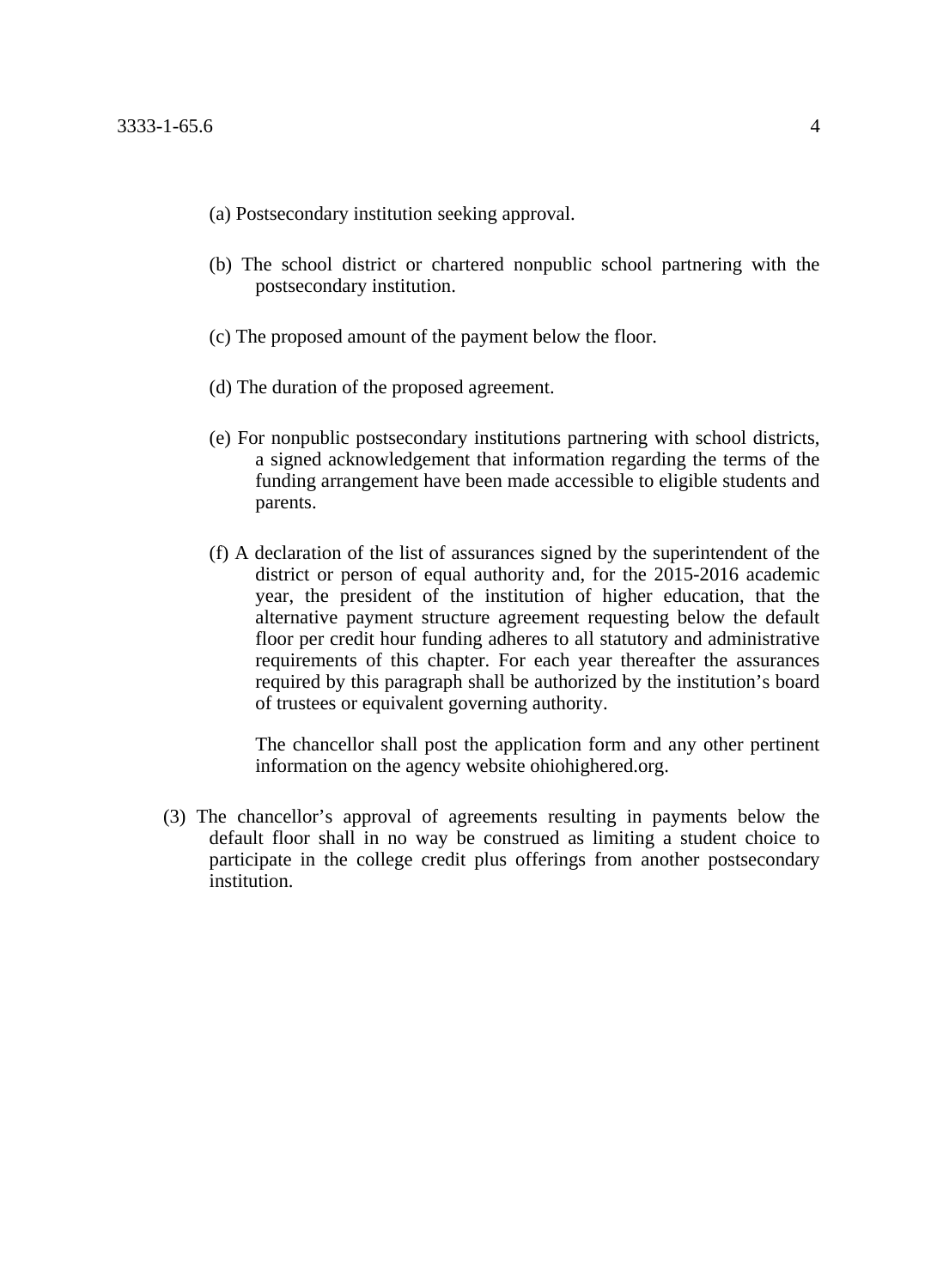Five Year Review (FYR) Dates: 02/17/2020

Certification

Date

Promulgated Under: 119.03 Statutory Authority: 3365.071 Rule Amplifies: 3365.07, 3365.071 Prior Effective Dates: 02/17/2015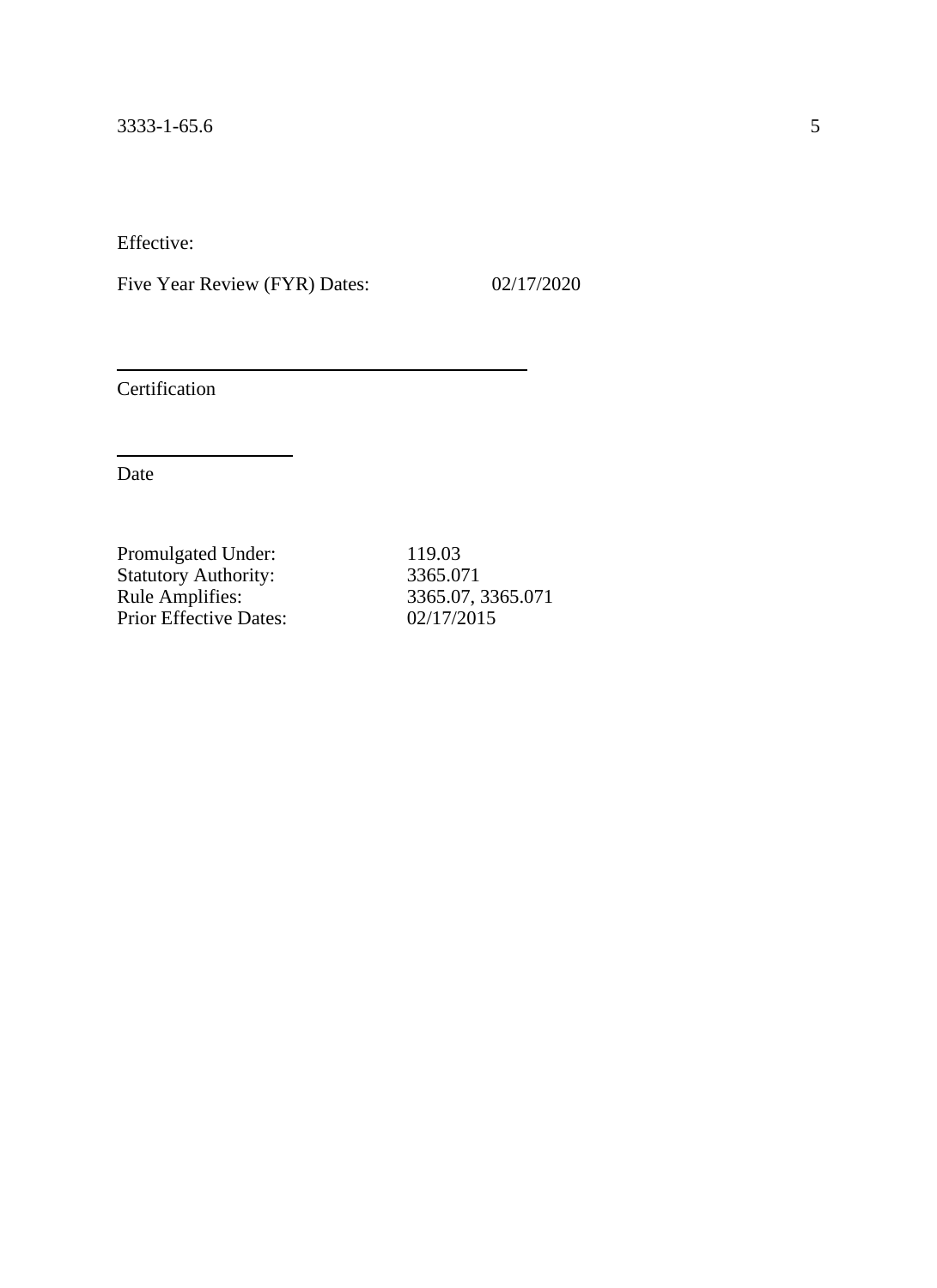# 3333-1-65.7 **Procedures for an institution of higher education receiving payment from department of education.**

- (A) NotExcept as provided in division (F) of this rule, not later than two weeks after the fifteenth day calendar day of the term (board of regents census date), or fifteen days after the college credit plus course starts, an institution expecting payment on behalf of students enrolled in college credit plus under division (B) of section 3365.06 of the Revised Code, shall provide notice to the department of education with the following information:
	- (1) The full name of the institution;
	- (2) The full name of the school district in which the participating student is attending;
	- (3) The term and year the college credit plus course is being delivered;
	- (4) The eensus roster date;
	- (5) The SSID number for each public school student, and the UIN for each nonpublic and home school student, enrolled in that institution's college credit plus course as of the fifteenth day of the termcourse;
	- (6) The college credit plus course number as it appears in the postsecondary institution's published course catalogue;
	- (7) The number of college credit hours conferred for the course, specifying semester or quarter hours;
	- (8) The cost per credit hour to be paid for secondary students enrolled in the institution and participating in the identified college credit plus course, based on:
		- (a) If the per credit hour rate is the default amount in accordance with division (B) of section 3365.01 of the Revised Code then disclose if;
			- (i) The course is delivered on the college campus, at another location operated by the college, or online;
			- (ii) The course is delivered at the secondary school and taught by postsecondary faculty member;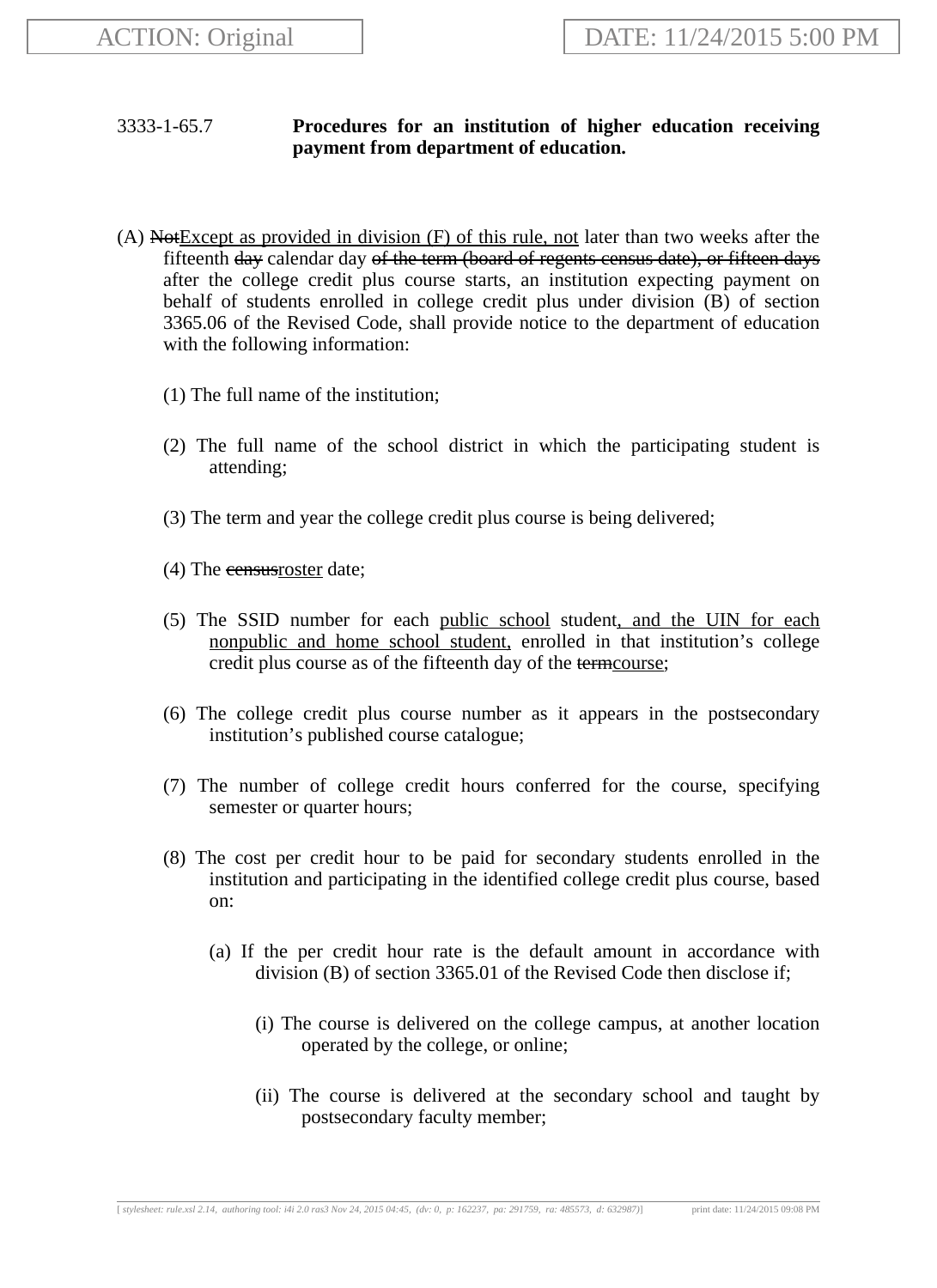- (iii) The course is delivered at the secondary school and taught by a qualified adjunct instructor who may also be a secondary school teacher.
- (b) If the secondary and postsecondary parties agreed to an alternative per credit hour payment structure in accordance with division (A)(2) of section 3365.07 of the Revised Code, then disclose that agreed cost per credit hour.
- (B) The department of education shall promptly provide the college submission to the secondary school including summer enrollments in fall submissions.
- (C) Not later than forty-five calendar days after the department of education received the college submission, the secondary school shall confirm the accuracy of the information provided by the institution under paragraphs  $(A)(1)$  to  $(A)(8)$  of this rule or dispute the submission to the department of education with accompanying documentation evidencing the district's or secondary school's position.
	- (1) The department of education shall promptly provide disputed supporting documents to college.
	- (2) The college shall respond within ten calendar days.
	- (3) The chancellor of the board of regents and the superintendent of public instruction will resolve the matter if the parties cannot resolve the dispute.
- (D) If a secondary school does not confirm the accuracy of the information provided by the institution or does not dispute the information within the time allotted, then the information shall be considered accurate as provided by the institution.
- $(E)$  Not Except as provided in division  $(F)$  of this rule, not later than the thirtieth day after the end of the term, an institution that submitted the notice required under paragraph (A)(1) of this rule may request payment from the department of education by providing the following information:
	- (1) The full name of the district in which the participating student is attending;
	- (2) The college credit plus course number as it appears in the institution's published course catalogue submitted under paragraph (A)(1) of this rule;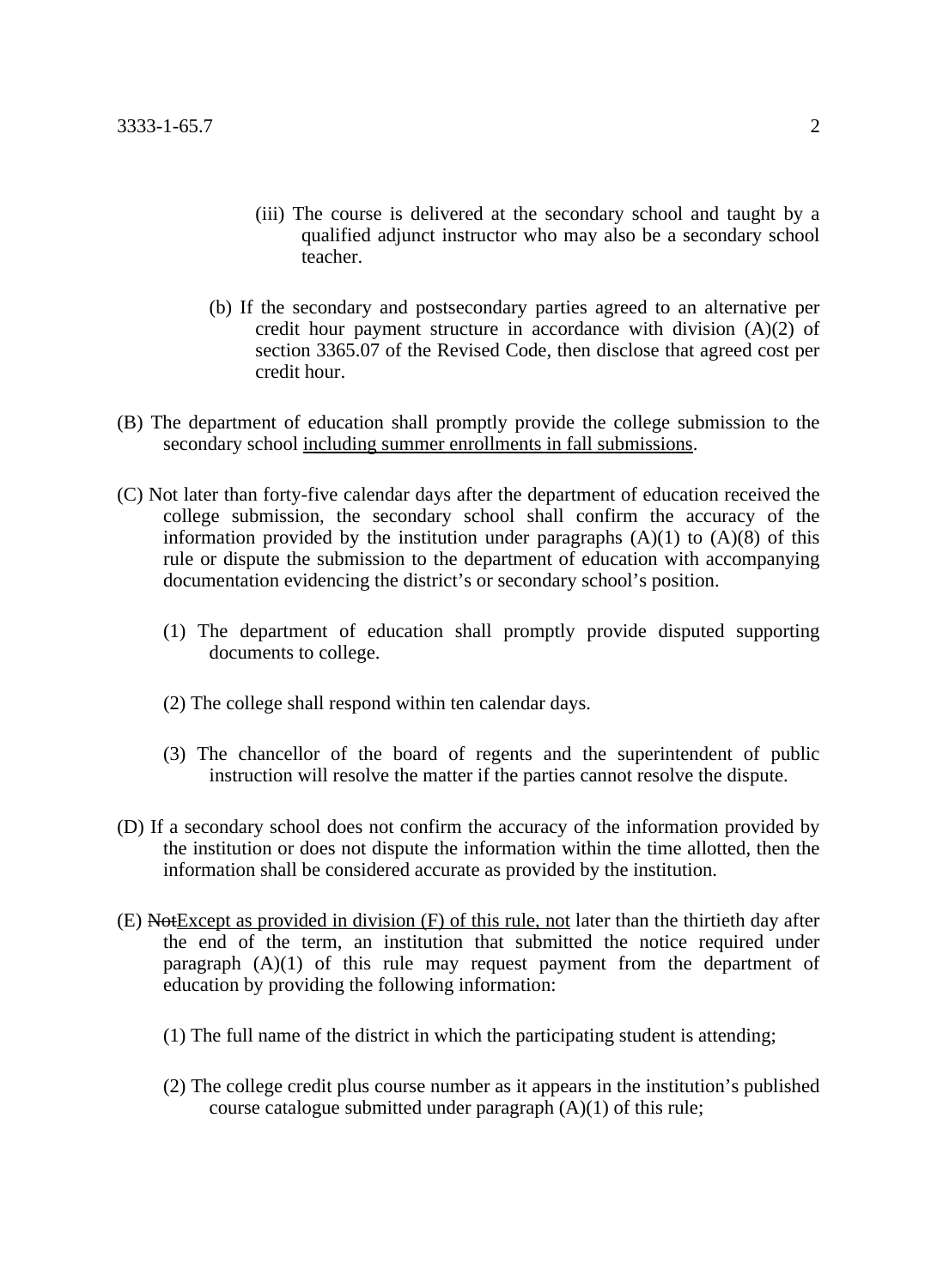- (3) The SSID number or UIN as appropriate for each student who completed the particular college credit plus course during that term, or withdrew from a course after the date on which a withdrawal from the course would not appear on the participant's transcript, as prescribed by the college's established withdrawal policy.
- (F) Not later than two weeks after the start of a summer term course, an institution expecting payment on behalf of students enrolling in a course offered during summer term shall provide to the department of education the information required under division (A) of this rule.

An institution that submitted the notice as required under this paragraph shall include any request for payment for that student in the institution's fall term college credit plus payment submission.

Such submission shall include the information required under paragraph (E) of this rule, along with a notation that the course was completed by the student in the summer term.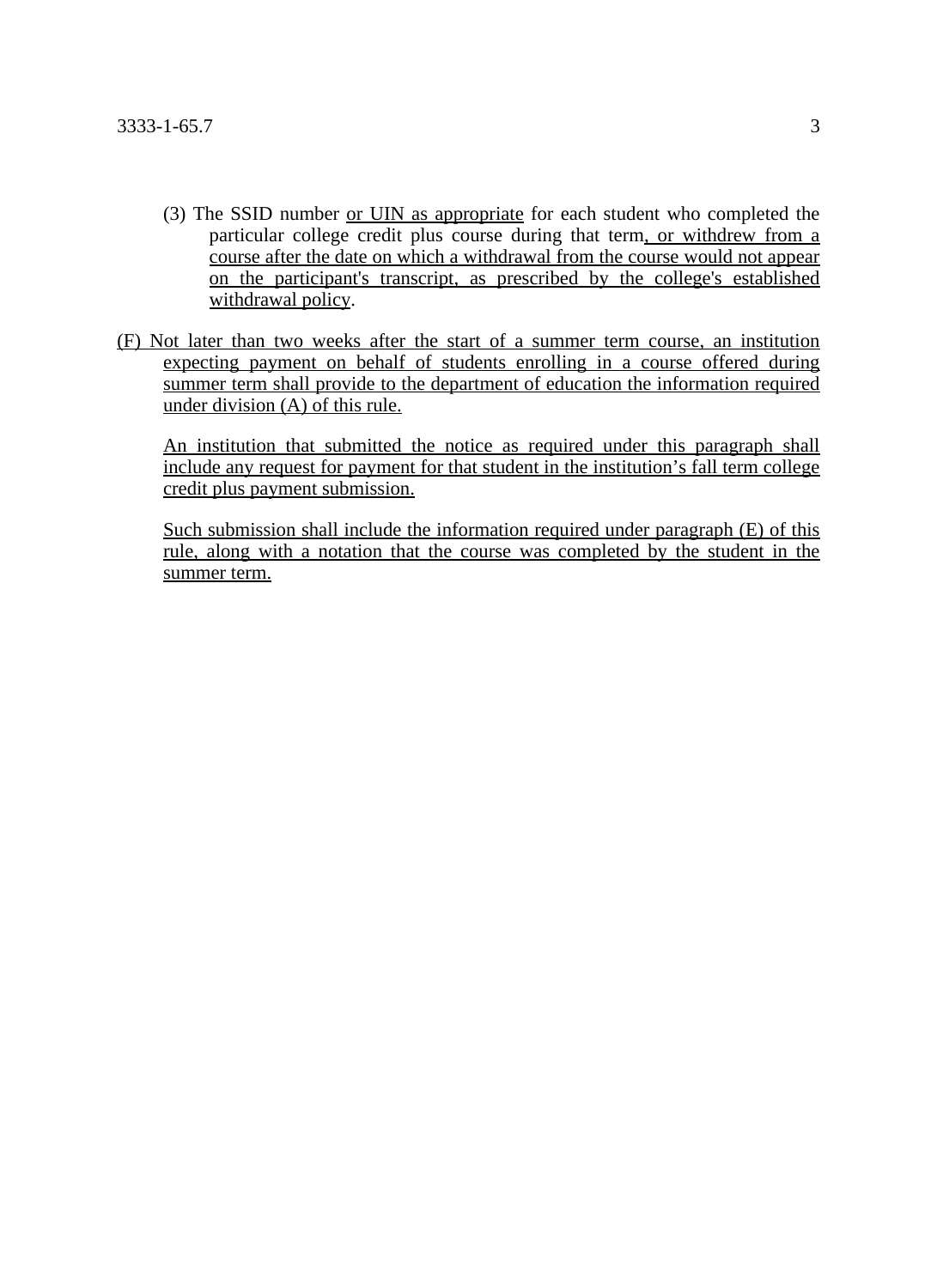Five Year Review (FYR) Dates: 02/17/2020

Certification

Date

Promulgated Under: 119.03 Statutory Authority: 3365.071 Rule Amplifies: 3365.07, 3365.071 Prior Effective Dates: 02/17/2015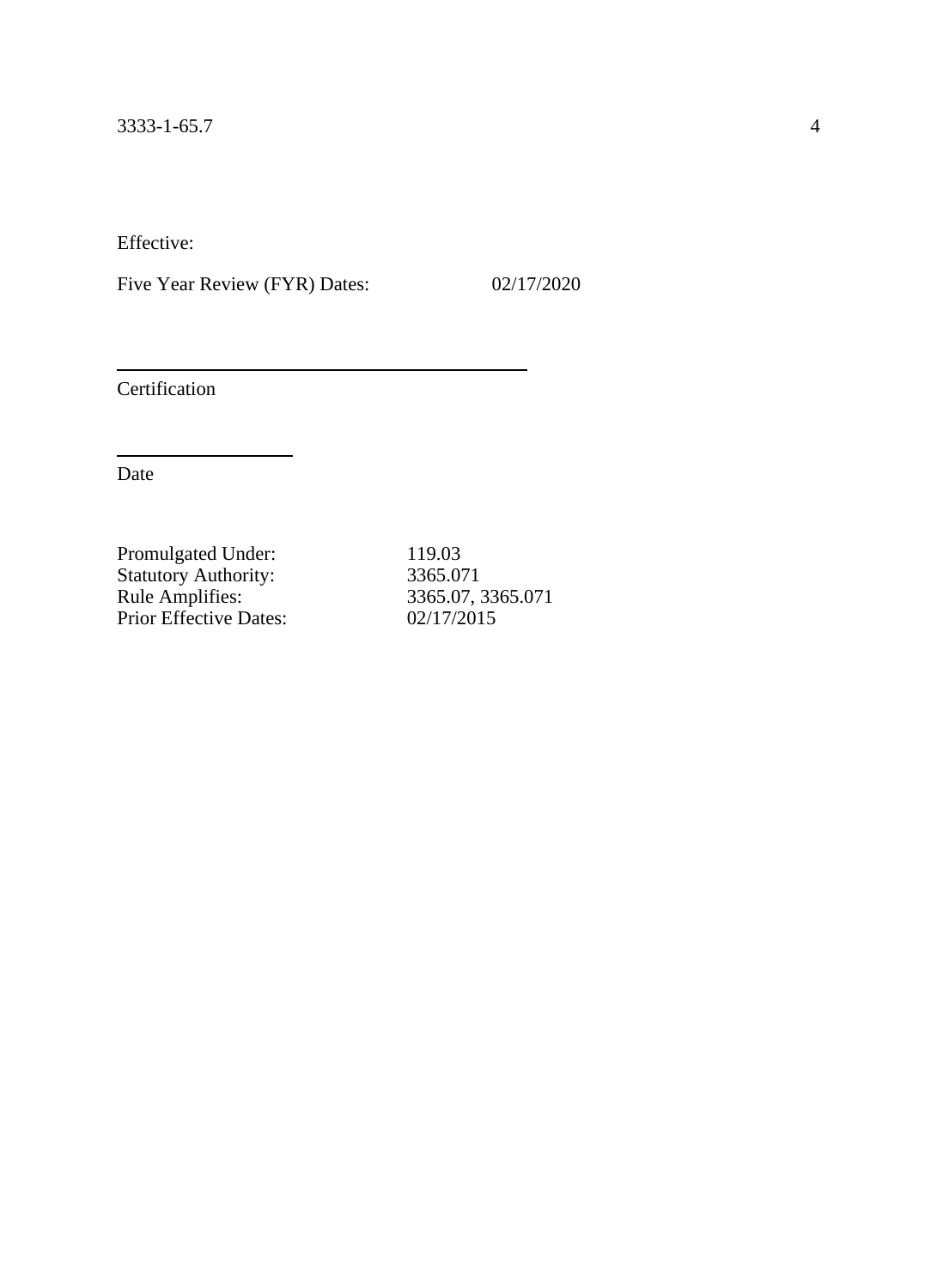# 3333-1-65.8 **Allocation for nonpublics, chartered and nonchartered, home-schooled students.**

- (A) For purposes of this rule:
	- (1) "Allocation unit" shall be defined as three semesterno more than four credit hours <del>or above</del>.
	- (2) "Nonpublic school student" means a student attending a nonpublic secondary school or a nonchartered nonpublic secondary school, or a student who has been excused from the compulsory attendance law for the purpose of home instruction under section 3321.04 of the Revised Code.
- (B) Nonpublic school students in grades seven through twelve may participate in the college credit plus program as provided in Chapter 3365. of the Revised Code, upon award of state funding to reimburse the postsecondary institution for college credits under this program.
- (C) Each nonpublic school student who wishes to become a participant in any school year shall send to the Ohio department of education a copy of the student's acceptance from a college and an application, in a form prescribed by the department, to participate in the program. Multiple applications from a student shall not be accepted by the department. The application shall include information about the student's proposed participation, including, but not limited to, the following:
	- (1) The school year in which the student wishes to participate beginning with the summer term;
	- (2) The semesters or terms the student wishes to enroll during such year;
	- (3) The number of total quarter or semester hours the student is requesting for the academic year, up to the maximum number the student is eligible for in accordance with rule 3333-1-65.2 of the Administrative Code, not to exceed thirty semester or forty-five quarter hours.
- (D) The department shall provide for the electronic, mail and in-person submission of applications for the college credit plus program by students enrolled in a nonpublic secondary school during a period established by the department. The department shall mark each application with the date and time of receipt.
- (E) The department shall calculate the reimbursement amount owed the college as outlined in section 3365.07 of the Revised Code.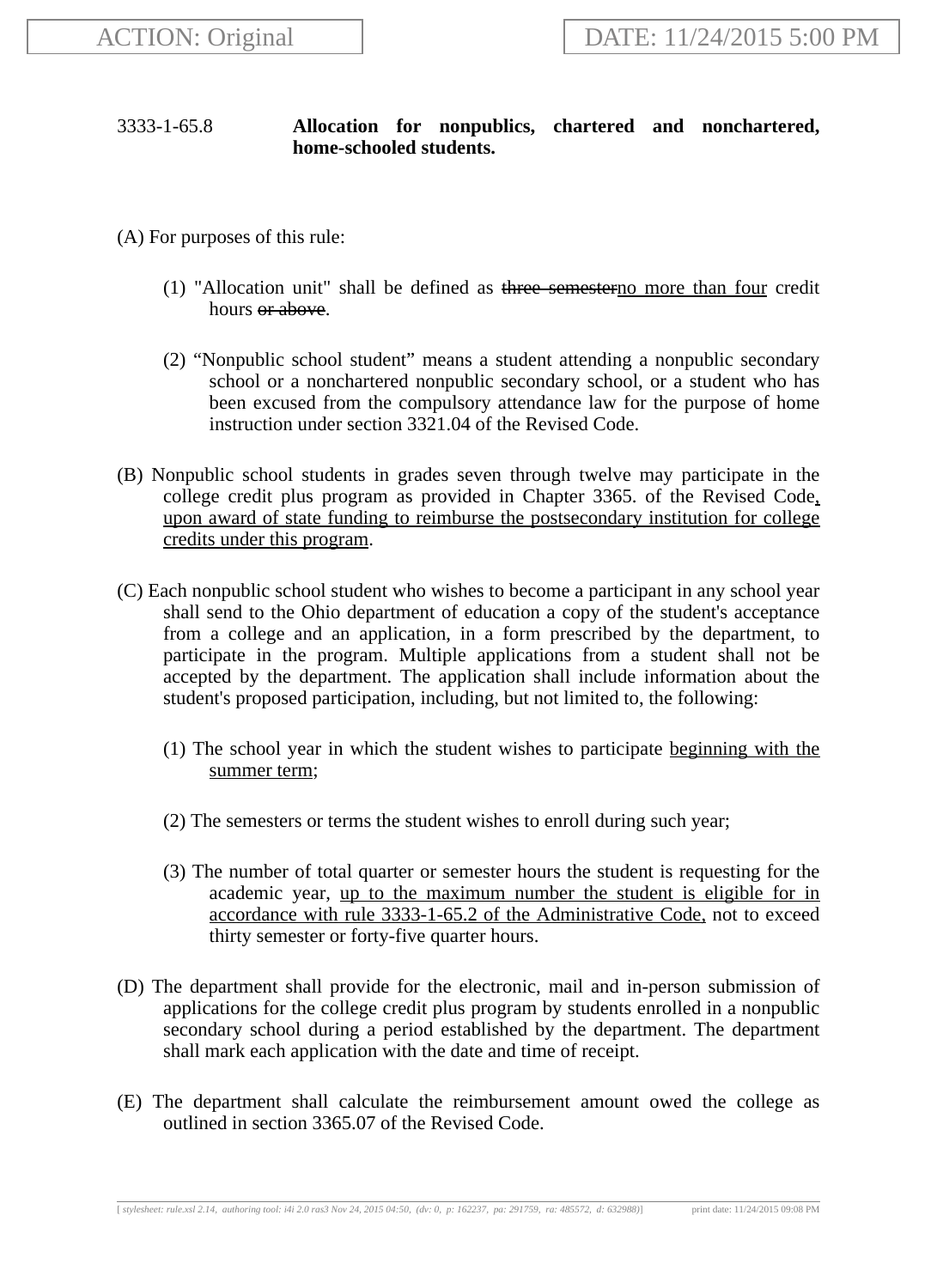- (F) The amount paid to each college for each participant enrolled in a participating nonpublic school shall be from money set aside by the general assembly for such purposes from funds appropriated for the purposes of this program.
- (G) Applications will be processed in the following manner and order:
	- (1) All grade twelve applications shall be processed first with all grade twelve applicants having equal opportunity to participate in the college credit plus program;
	- (2) All grade eleven applications shall be processed second with all grade eleven applicants having equal opportunity to participate in the college credit plus program;
	- (3) All grade ten applications shall be processed third with all grade ten applicants having equal opportunity to participate in the college credit plus program;
	- (4) All grade nine applications shall be processed fourth with all grade nine applicants having equal opportunity to participate in the college credit plus program;
	- (5) All grade eight applications shall be processed fifth with all grade eight participants having equal opportunity to participate in the college credit plus program;
	- (6) All grade seven applications shall be processed sixth with all grade seven participants having equal opportunity to participate in the college credit plus program.
	- (1) All students in grade twelve shall be awarded one allocation unit;
	- (2) All students in grade eleven shall be awarded one allocation unit;
	- (3) All students in grade ten shall be awarded one allocation unit; and
	- (4) All students in grade nine shall be awarded one allocation unit.
	- (5) All students in grade eight shall be awarded one allocation unit; and
	- (6) All students in grade seven shall be awarded one allocation unit.
- (H) When all applicants have been awarded one allocation unit, the department shall use the process described in paragraph (G) of this rule to award additional allocation units in the order specified in paragraph (G) of this rule and will continue with this process until there is not sufficient appropriation to award all applicants in a grade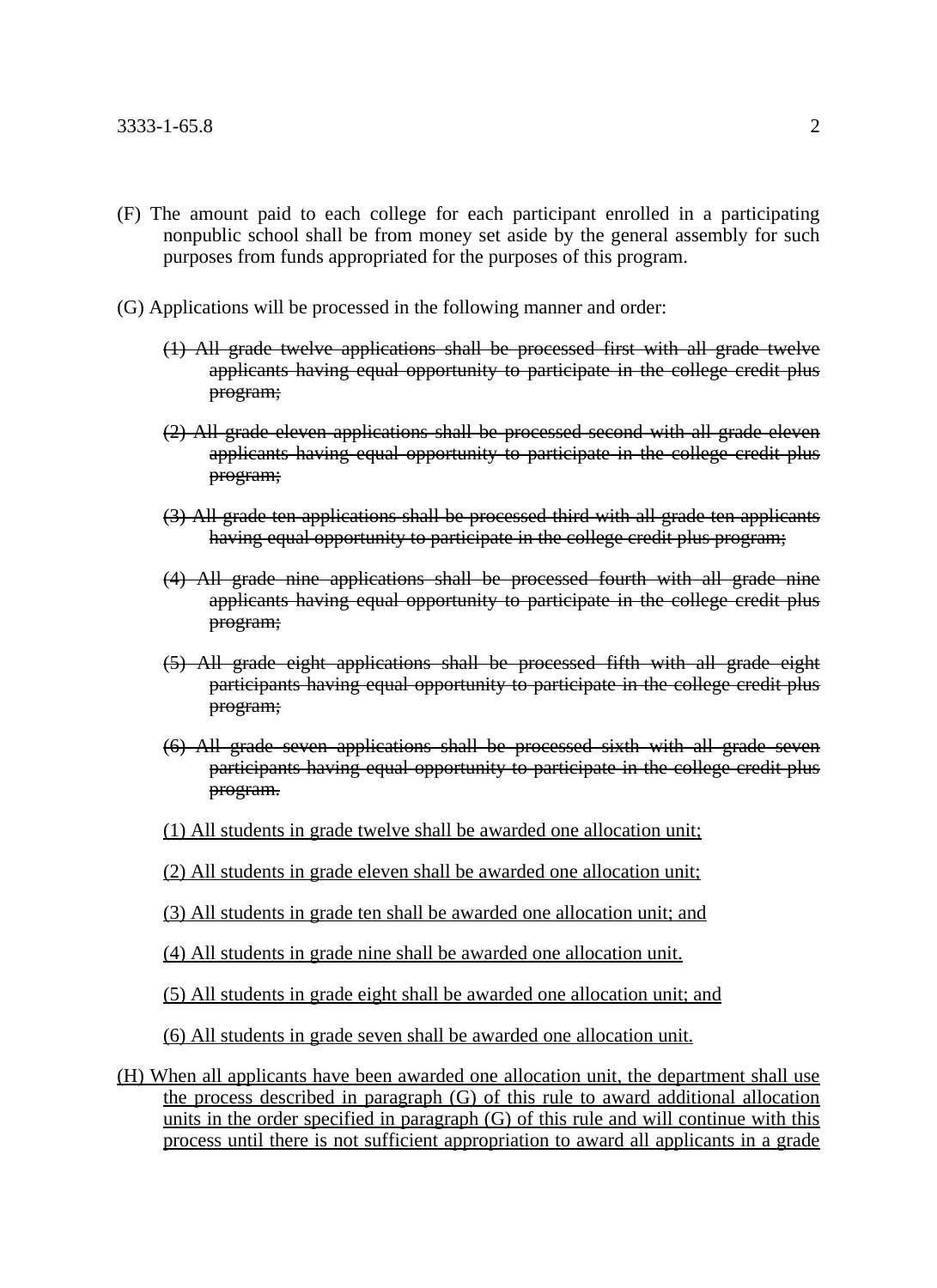level with one additional allocation unit.

If, at any time, there is not sufficient appropriation to award all applicants in a grade level with one additional allocation unit, the department shall conduct a lottery to determine which students within the affected grade level receive the additional allocation units remaining.

- (I) Should there be insufficient funds to award all applicants under paragraph (G)(1) of this rule one allocation unit, the department shall conduct a lottery to determine which students in grade twelve will receive one allocation unit. Under this provision, no student in grade twelve shall receive more than one allocation unit of participation.
- $(H)(J)$  The department of education shall notify each applicant not later than five weeks after the close of period noted in paragraph (D) of this rule of the level of approved financial support for the applicant. Each notification shall include the number of semester or quarter hours the applicant was awarded through the process outlined in paragraph (G) of this rule.
- $H(K)$  If the department determines an applicant is no longer eligible to participate in the program, the applicant's eligibility to participate and award shall be terminated at the conclusion of the applicant's current college grading period. The department shall notify the applicant and the college as soon as practicable that the applicant is not eligible to continue in the program for the remainder of the school year.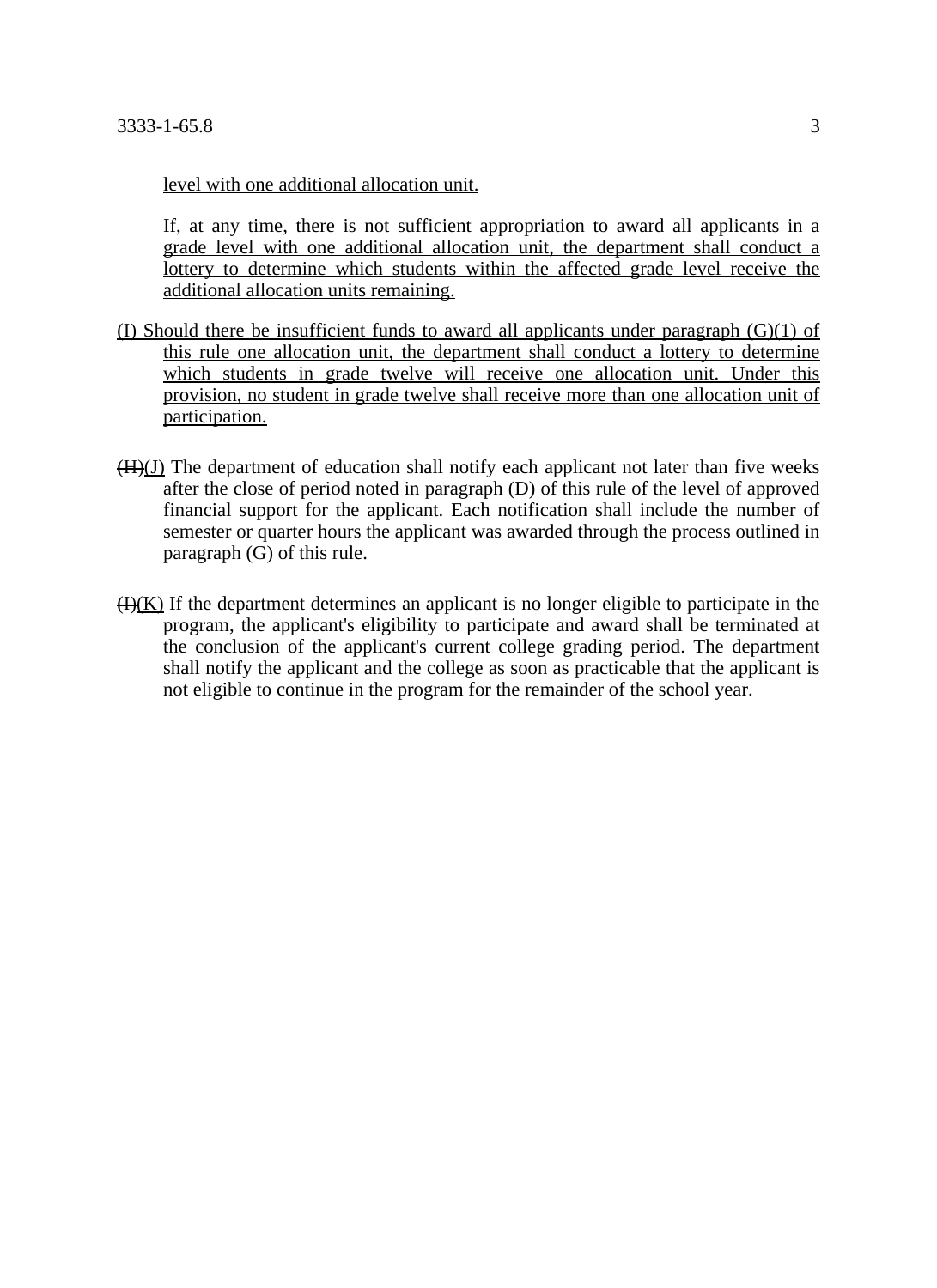Five Year Review (FYR) Dates: 02/17/2020

Certification

| 119.03     |
|------------|
| 3365.071   |
| 3365.071   |
| 02/15/2015 |
|            |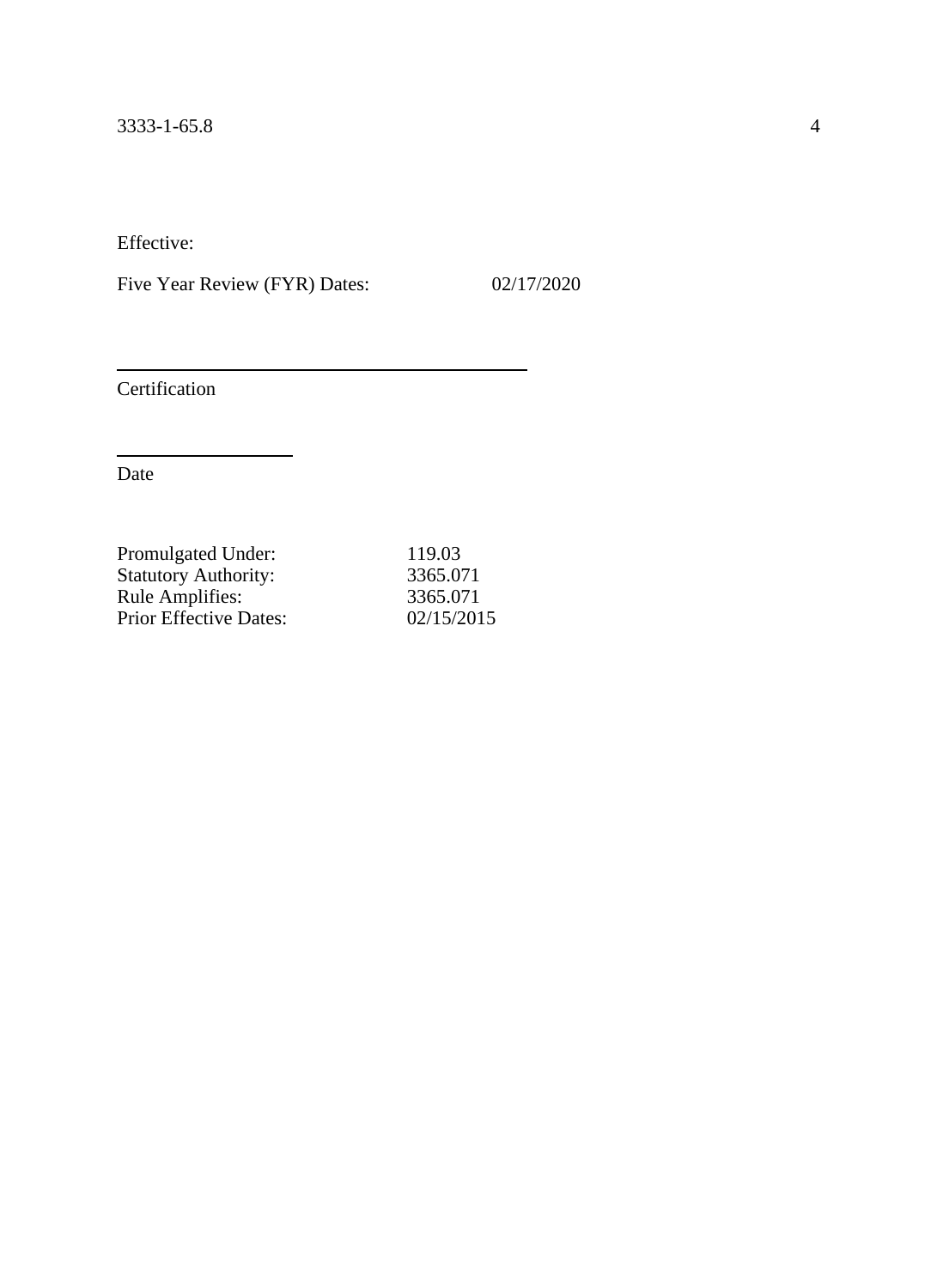## 3333-1-65.9 **JVSD allocation.**

- (A) A city, local, and exempted village district, community school, STEM school, or joint vocational school district (JVSD) must report each student who enrolls in college credit plus, along with other information required on that student's enrollment, into the Ohio department of education's education management information system (EMIS).
- (B) When a student is enrolled simultaneously in a JVSD and another secondary entity, and the student enrolls in a course governed by college credit plus, the entity that applies the college credit plus course credit toward the student's high school graduation requirements or career technical education program of study shall report the student's enrollment in the college credit plus course. If the student may earn high school credit upon completion of the college course that applies to both secondary graduation requirements and the student's career technical education program of study, then the enrollment must be included in both entities' submission of information pursuant to paragraph  $(A)$  of this rule.
- (C) The department shall deduct the payment to the college from the entity who reports the college credit plus course enrollment and credit. If both entities report the course enrollment, the deduction shall apply to both in the same proportion as the college credit plus enrollment reported by each entity.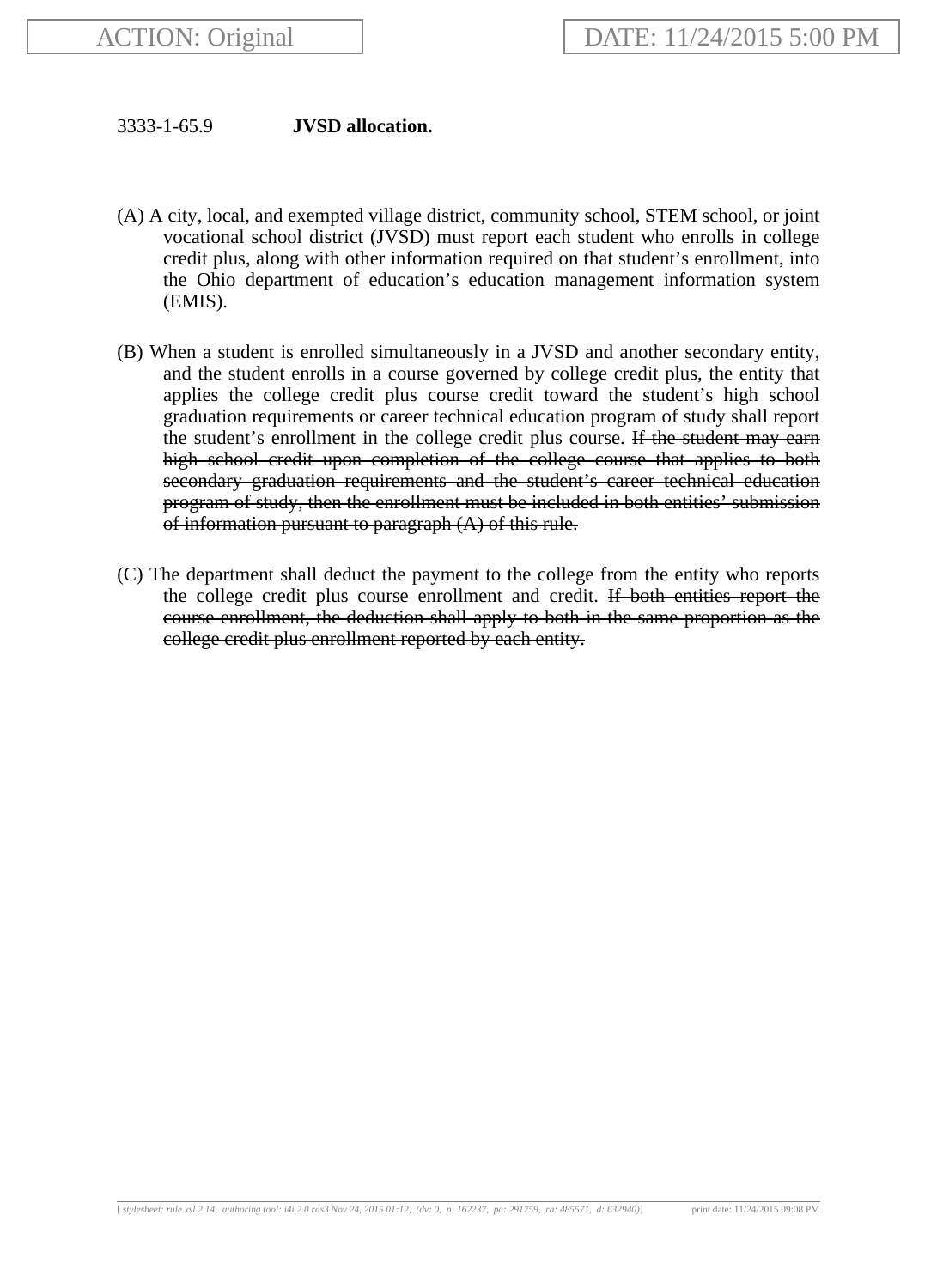Five Year Review (FYR) Dates: 02/17/2020

Certification

| 119.03     |
|------------|
| 3365.071   |
| 3365.071   |
| 02/17/2015 |
|            |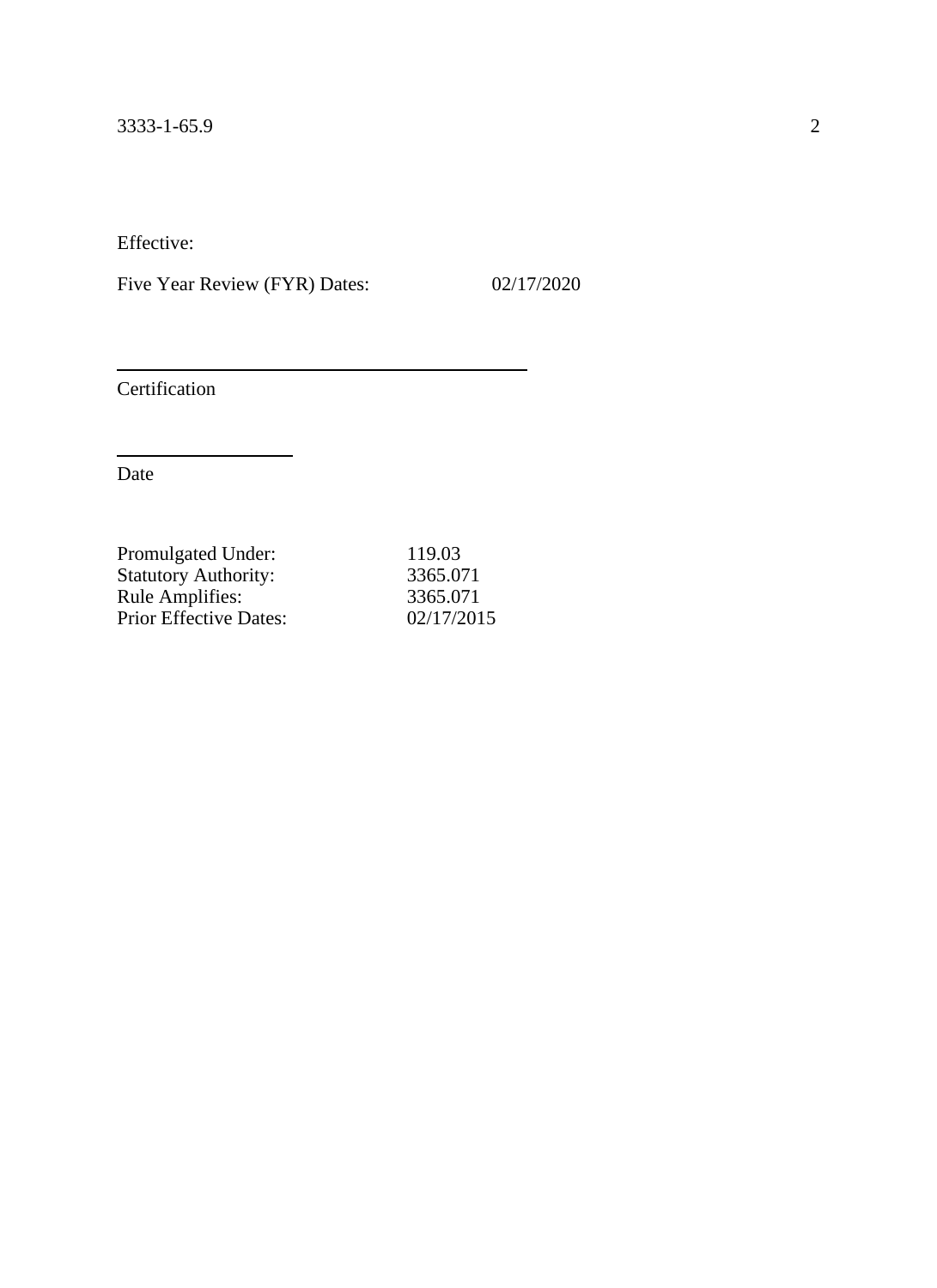# 3333-1-65.11 **College Credit Plus summer term eligibility.**

- (A) A student that is failing a course at the high school or at the institution of higher education is not permitted to register for any course that is offered during a summer term that begins prior to the end of the current high school academic year or prior to a current term of an institution of higher education for which the student is currently enrolled.
- (B) A nonpublic secondary school student may participate in the college credit plus program during the upcoming summer term only if the student had previously met the requirements of section 3365.03 of the Revised Code.
- (C) A student that is scheduled or anticipated to graduate from high school may not participate in the college credit plus program for any term that begins after the student's scheduled or anticipated graduation date or any course offered during a summer term at an institution of higher education that begins during the student's last quarter of high school.The secondary school enrolling in the fall a student that participated in college credit plus during a summer term shall include on the student's high school transcript for that school year the college credit the student earned during the summer.